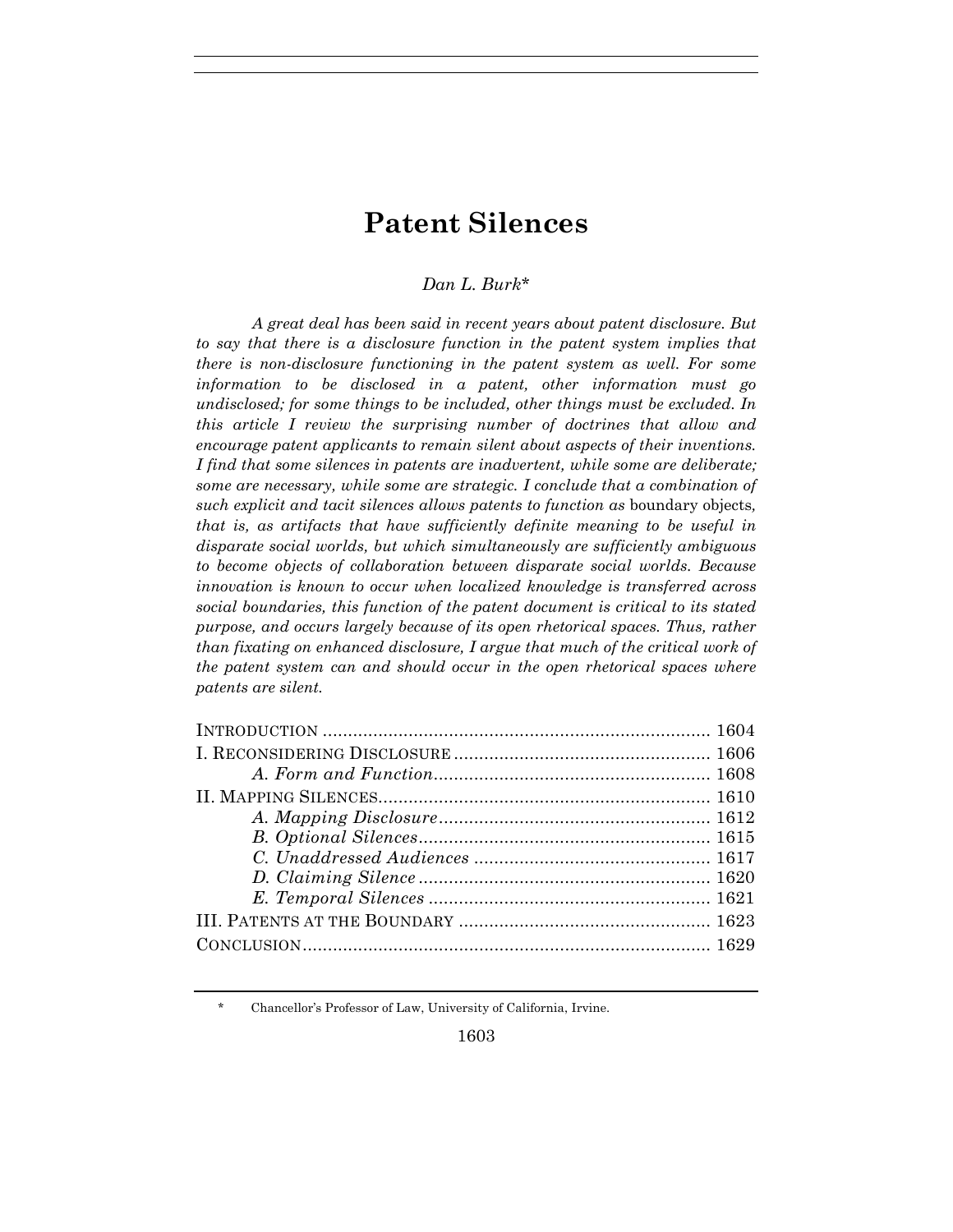Only in silence the word, only in dark the light, only in dying life: bright the hawk's flight on the empty sky.1

#### **INTRODUCTION**

The theme of this symposium is "the disclosure function of the patent system." A great deal has been said or written in recent years about patent disclosures, typically about whether they are adequate or inadequate, read or unread, necessary or unnecessary.2 Depending on which of these positions is adopted, commentators then generally advance proposals for more disclosure, or better disclosure, or more accessible disclosure. Many of the papers in the symposium advance such arguments or augment previous recommendations along these lines.<sup>3</sup>

I wish to turn the theme on its head. To say that there is a disclosure function in the patent system necessarily implies that there is non-disclosure functioning in the patent system as well. For some information to be disclosed in a patent, other information must go undisclosed; for some things to be included, other things must be excluded. This holds true as a practical matter; one simply cannot include everything. But it is also true as a strategic and a conceptual and a functional matter. What goes unsaid shapes the patent just as surely as does that which *is* said; as James Boyd White observed, the significance of language "lies in silence, in the unstated but accepted

 <sup>1.</sup> URSULA K. LE GUIN, A WIZARD OF EARTHSEA 7 (1968).

 <sup>2.</sup> *See, e.g.*, John R. Allison & Lisa Larrimore Ouellette, *How Courts Adjudicate Patent Definiteness and Disclosure*, 65 DUKE L.J. 609 (2016); Alan Devlin, *The Misunderstood Function of Disclosure in Patent Law*, 23 HARV. J.L. & TECH. 401 (2010) (critiquing disclosure rationales); Jeanne Fromer, *Patent Disclosure*, 94 IOWA L. REV. 539 (2009) (advocating more robust disclosure requirements); Timothy R. Holbrook, *Possession in Patent Law*, 59 SMU L. REV. 123 (2006); Lisa Larrimore Ouellette, *Do Patents Disclose Useful Information?*, 25 HARV. J.L. & TECH. 545 (2012); Jason Rantanen, *Patent Law's Disclosure Requirement*, 45 LOY. U. CHI. L.J. 369 (2013); Jason Rantanen, *Peripheral Disclosure*, 74 U. PITT. L. REV. 1 (2012); Sean Seymore, *The Teaching Function of Patents*, 85 NOTRE DAME L. REV. 621 (2010).

 <sup>3.</sup> *See, e.g.*, Jonas Anderson, *Claiming Disclosure*, 69 VAND. L. REV. 1573 (2016) (arguing that the statutory definiteness standard advances disclosure); Jeanne Fromer, *Dynamic Patent Disclosure*, 69 VAND. L. REV. 1715 (2016) (arguing for post-application supplemental disclosure); Lisa Larrimore Ouellette, *Patent Law's* Pierson v. Post *Problem*, 69 VAND. L. REV. 1825 (2016) (asserting the importance of disclosure for patent timing).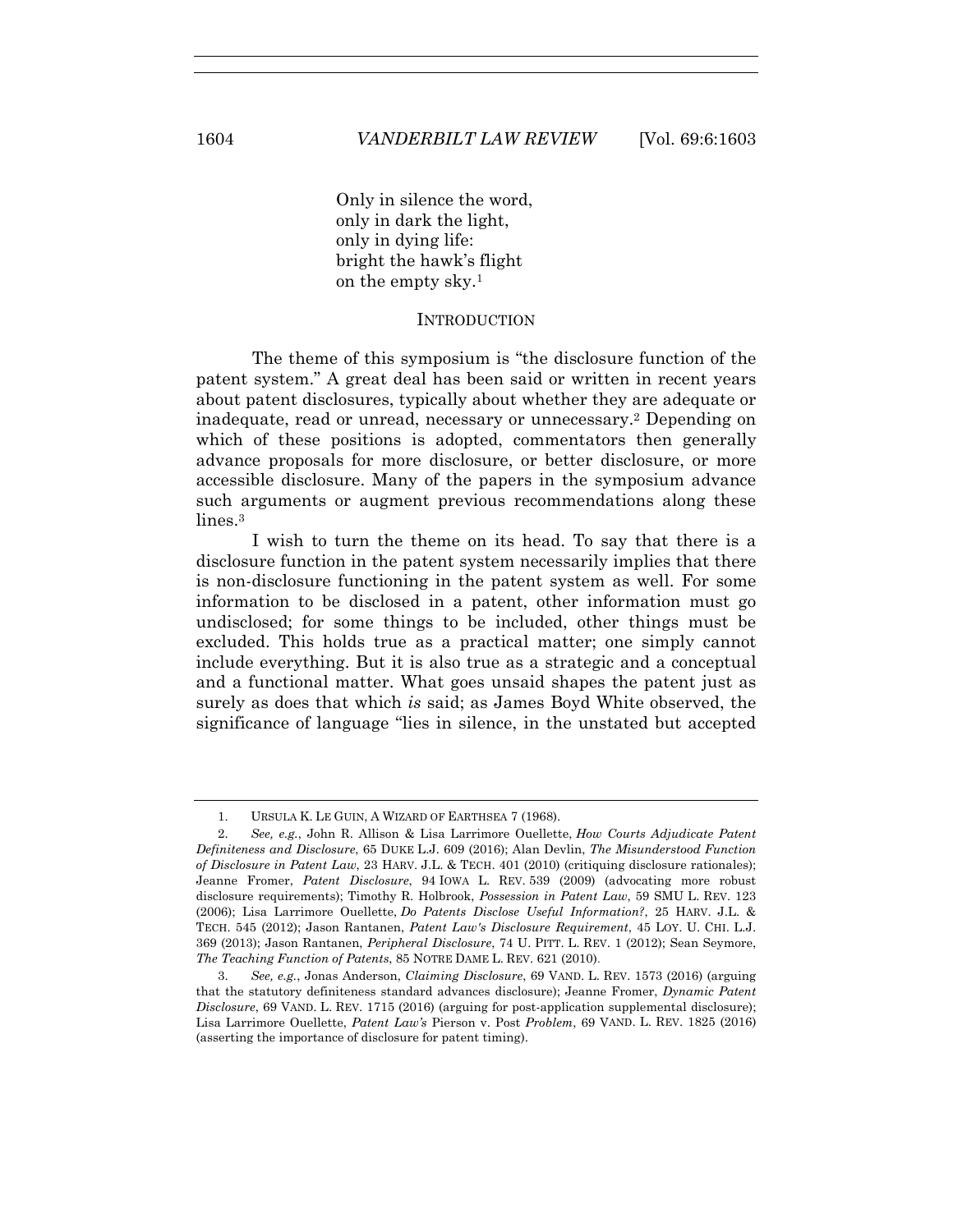background against which [words] have their meaning."4 Only by understanding what is not disclosed, and why it is not disclosed, can we get an accurate picture of what *is* disclosed and why.

Yet patent silences remain unexamined. Consequently, in this short Article I offer a first survey of such non-disclosures, tracing the surprising number of doctrines that allow and encourage patent applicants to remain silent about aspects of their inventions. By mapping the silences and interludes in patent disclosure, I hope to see the full contours of the patent as an artifact. Rather than beginning with a particular expectation as to what patent disclosure should look like and what it should accomplish, my method here is to survey the pattern of patent silences to see what characteristics emerge, and then to ask what purposes the discovered contours of the artifact seem suited to fulfill.

Much of my focus here will be on the use of language, on what is properly called rhetoric, not in the pejorative sense of empty or effusive oratory, but rather in the formal sense of an analysis probing the social or epistemological content of discourse.5 What goes said and unsaid in the patent document produces a very specific type of discourse, framing the invention, and the rights inhering in the invention, in a very specific way. So this seems the proper set of tools for considering the role of silence; rhetorical analysis accounts for both the spoken and the unspoken. As Marianne Constable explains, rhetoricians "read texts for what they say; and they read texts for what they don't say. They read the words of a text; they listen for its silences.  $\dots$  They read between the lines; they read around the lines." $6$ From such reading rhetoricians divine the social roles performed by the texts they examine.

From mapping the silences that are permitted, tolerated, and even promoted in the patent document, I conclude that patents are suited to a rather different function than those most often asserted in discussions of patent disclosure. I shall argue that the pattern of patent silences allows patents to function as *boundary objects*. The concept of the boundary object has emerged from sociological research to become ubiquitous across a wide range of disciplines,7 but the

 <sup>4.</sup> JAMES BOYD WHITE, JUSTICE AS TRANSLATION: AN ESSAY IN CULTURAL AND LEGAL CRITICISM 34 (1994).

 <sup>5.</sup> *See* Dan L. Burk & Jessica Reyman, *Patents as Genre: A Prospectus*, 26 LAW & LITERATURE 163 (2014) (distinguishing colloquial and technical uses of the term "rhetoric").

 <sup>6.</sup> MARIANNE CONSTABLE, JUST SILENCES: THE LIMITS AND POSSIBILITIES OF MODERN LAW 17 (2005).

 <sup>7.</sup> Susan Leigh Star, *This Is Not a Boundary Object: Reflections on the Origin of a Concept*, 35 SCI. TECH. & HUM. VALUES 601, 604 (2010).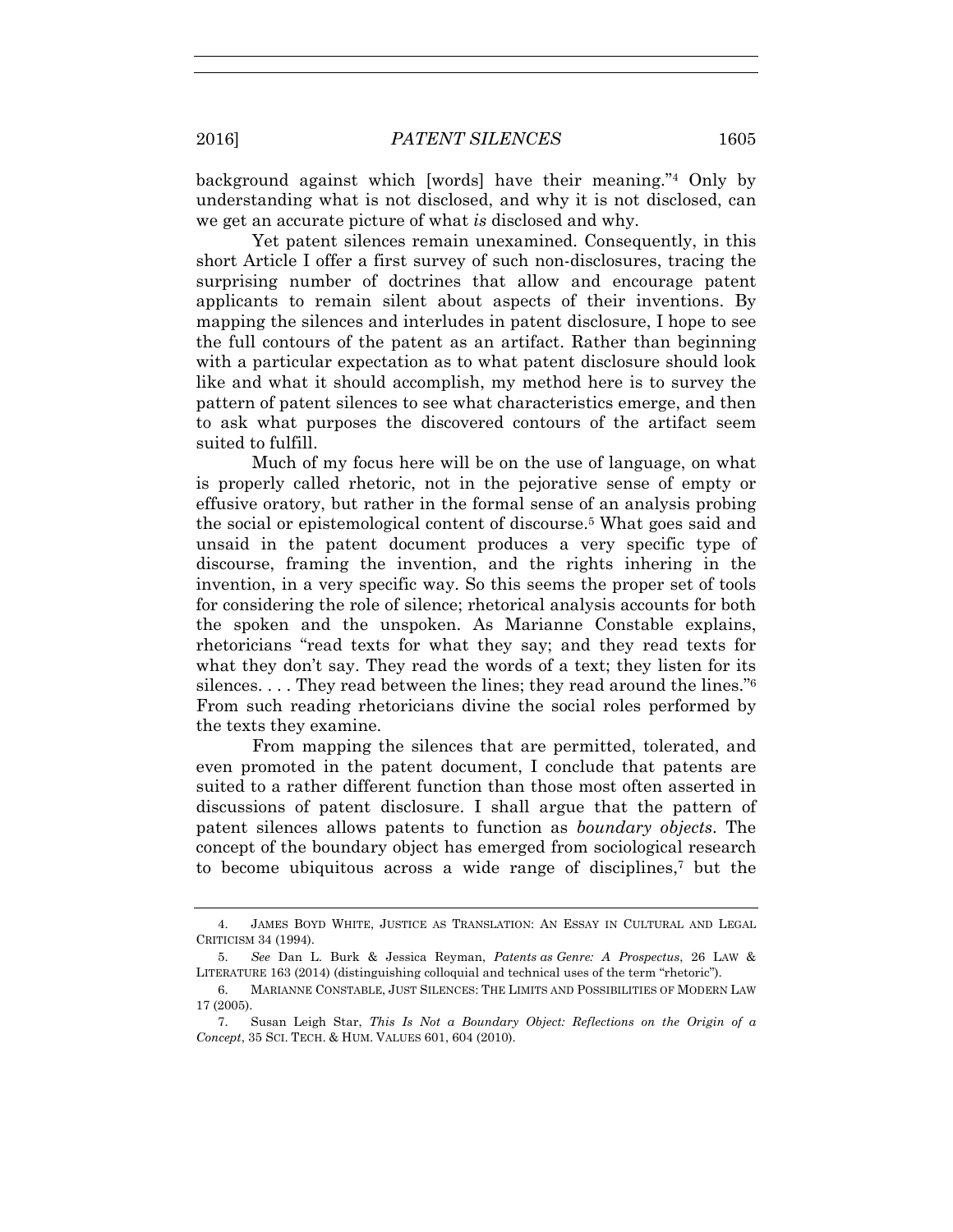concept has had surprisingly little purchase in law.8 In general, boundary objects may be defined as artifacts that have sufficiently definite meaning to be useful in disparate social worlds, but which simultaneously are sufficiently ambiguous to become objects of collaboration between such disparate social worlds.9

Patents certainly exist across disparate social worlds; they clearly have different meanings in different settings, whether in finance, management, research, marketing, or law. I will argue that patents are and should be suited to function as points of contiguity between these social domains. Because innovation is known to occur when localized knowledge is transferred across social boundaries,  $^{10}$  I conclude that this function of the patent document is critical to its stated purpose and occurs largely because of its open rhetorical spaces. This suggests that, far from focusing on enhanced disclosure, we should recognize that much of the critical work of the patent system can and should occur in the open rhetorical spaces where patents are silent.11

### I. RECONSIDERING DISCLOSURE

Numerous scholars have addressed the question of patent disclosure, the proposition that patents are intended to communicate

 <sup>8.</sup> For very rare exceptions, see, for example, Dan L. Burk, *Feminism and Dualism in Intellectual Property Law*, 15 AM. U. J. GENDER SOC. POL'Y & L. 183, 204 (2007), on copyright; Laura A. Foster, *Critical Cultural Translation: A Socio-Legal Framework for Regulatory Orders*, 21 IND. J. GLOBAL LEGAL STUD. 79, 97–100 (2014), on biodiversity; and Gregg P. Macey, *The Architecture of Ignorance*, UTAH L. REV. 1627, 1674–75 (2013), on environmental law. Probably the most extensive exploration of the boundary objects in the legal literature to date is found in Michael Madison's deployment of the concept in a limited role in the copyright context. *See* Michael J. Madison, *The End of the Work as We Know It*, 19 J. INTELL. PROP. L. 325, 353–56 (2012); Michael J. Madison, *IP Things as Boundary Objects: The Case of the Copyright Work* (U. Pitt. Legal Stud., Working Paper No. 2013–12, 2013) [hereinafter Madison, *IP Things as Boundary Objects*].

 <sup>9.</sup> Susan Leigh Star & James R. Griesemer, *Institutional Ecology*, *'Translations' and Boundary Objects: Amateurs and Professionals in Berkeley's Museum of Vertebrate Zoology*, *1907–39*, 19 SOC. STUD. SCI. 387, 393 (1989).

 <sup>10.</sup> DOROTHY LEONARD-BARTON, WELLSPRINGS OF KNOWLEDGE: BUILDING AND SUSTAINING THE SOURCES OF INNOVATION (1995).

 <sup>11.</sup> I note that some scholars have recently explored certain "negative spaces" where intellectual property rights are absent or limited. *See* Elizabeth L. Rosenblatt, *A Theory of IP's Negative Space*, 34 COLUM. J.L. & ARTS 317, 322–36 (2011) (reviewing the "negative space" literature). Despite somewhat similar terminology, my inquiry here into rhetorical spaces is quite different: patent disclosures might create rights by explicitly claiming them, *or* abnegate rights by explicitly limiting their scope. Patent silences may reciprocally create rights by implication or by failing to bound them; they may also relinquish rights by failing to assert them. Thus there is no necessary connection between patent silences and the absence of rights, and indeed, the more prolix a patent document becomes, the more limited its scope tends to be.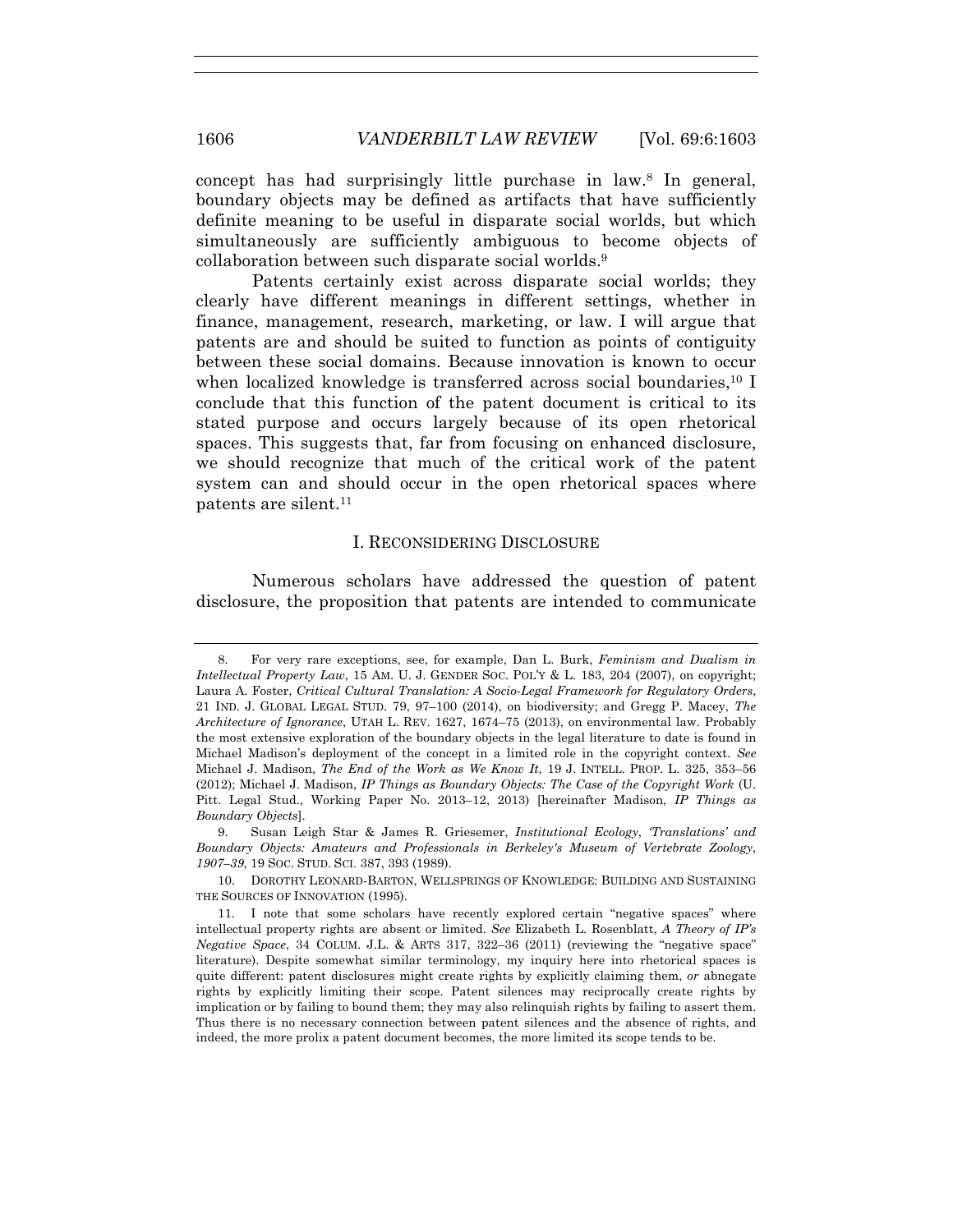information about the claimed invention to the public.12 Much of this commentary either assumes that robust technical disclosure is a key purpose for the patent system, or adopts at face value scattered dicta by the Supreme Court (as well as by inferior courts) asserting disclosure as a central policy of the patent system.13 Disclosure is said to be the price for the exclusivity conferred by the patent, making disclosure the quid pro quo of the inventor's bargain with the public. Enrichment of the fund of publicly available information is said to be a fundamental, if not *the* fundamental, purpose of the patent system. Starting from such premises, the scholarly literature critiques various aspects of the patent system for failing to optimize disclosure, and typically proposes one or another modification of the system to ensure more robust—meaning more voluminous and detailed—disclosure.<sup>14</sup>

Many of these proposals are driven by the somewhat naïve assumption that if some disclosure is good, more must be better. But as a general proposition this is simply an untrue, and even a dangerous, claim to make for nearly any good, whether we are speaking of information, oxygen, antibiotics, or single malt whiskey. Disclosure is costly and is not always beneficial. Not only is some disclosed information irrelevant, tangential, or useless, but information overload may make it increasingly difficult to locate pertinent and helpful information in an ocean of disclosure.15 Once the costs of disclosure pass the point of diminishing returns, more is no longer better.

A variation on assertions regarding the virtue of disclosure is that regarding the virtue of certainty: the argument that a more detailed patent specification provides a more particular and complete description of the claimed invention, and so provides greater certainty as to the nature of the patent claims. A first questionable assumption underlying this assertion is that more words lead to more certainty as to meaning. While it is true that more information generally lends greater certainty than does less information, $16$  and more words offer

 <sup>12.</sup> *See, e.g.*, *supra* note 2 and sources cited therein.

 <sup>13.</sup> *See* J.E.M. Ag Supply, Inc. v. Pioneer Hi-Bred Int'l, Inc., 534 U.S. 124, 142 (2001) (discussing the role of disclosure); Kewanee Oil Co. v. Bicron Corp., 416 U.S. 470, 481 (1974) (same); Brenner v. Manson, 383 U.S. 519, 533–34 (1966) (explaining the purposes of disclosure).

 <sup>14.</sup> *See, e.g.*, *supra* note 2 and sources cited therein.

 <sup>15.</sup> *See generally* JONATHAN B. SPIRA, OVERLOAD! HOW TOO MUCH INFORMATION IS HAZARDOUS TO YOUR ORGANIZATION (2011) (describing individual and organizational costs of information processing).

 <sup>16.</sup> Indeed, one definition of information involves the resolution of uncertainty. *See* CLAUDE E. SHANNON & WARREN WEAVER, THE MATHEMATICAL THEORY OF COMMUNICATION 29 (10th ed. 1964); *see also* Dan L. Burk, *The Problem of Process in Biotechnology*, 43 HOUS. L. REV. 561, 563, 584–88 (2006) (applying information theory to process patents); Deven R. Desai,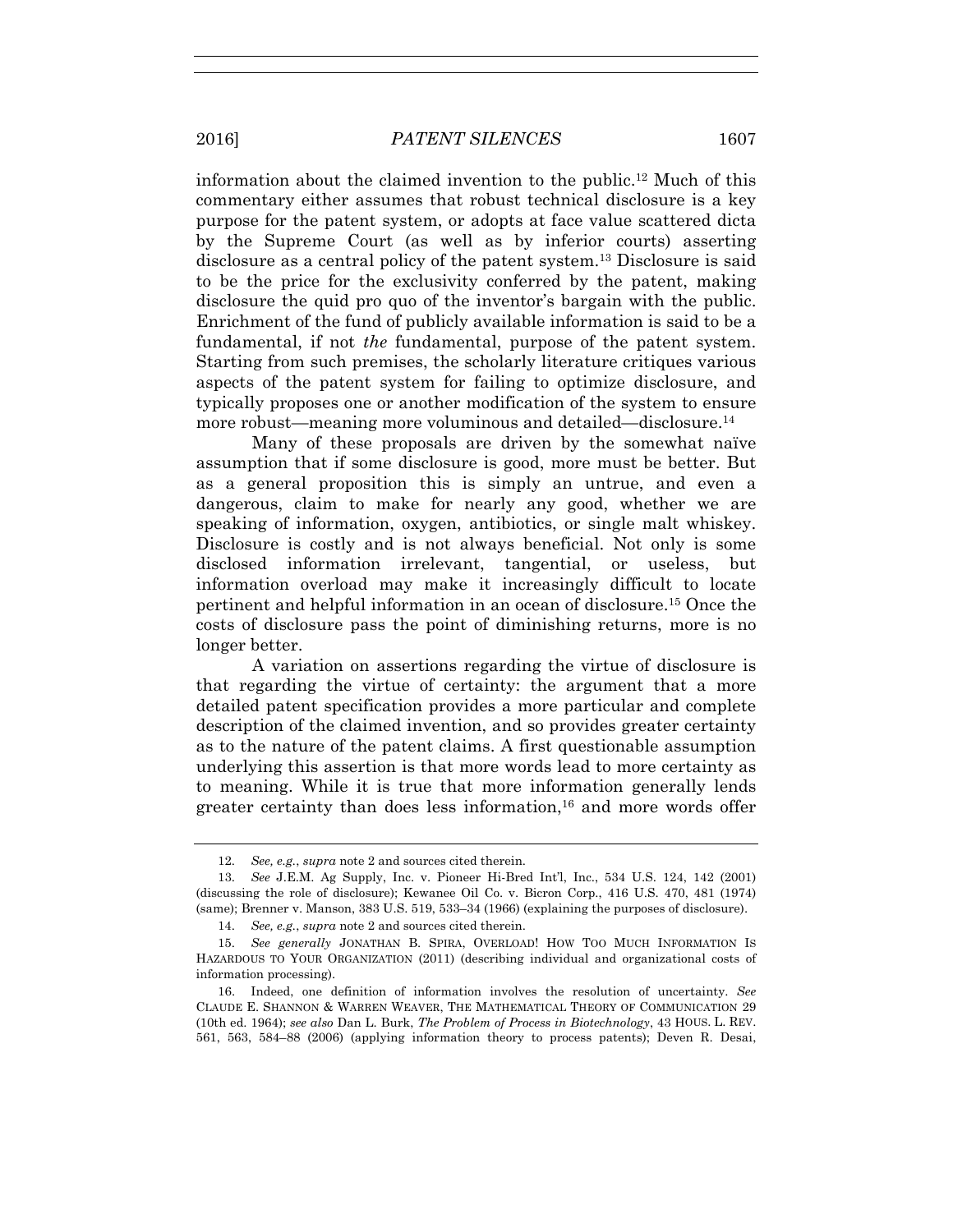an opportunity to convey more information, given the intractable incompleteness of language, this assumption only holds true up to a point. Some uncertainty will always remain, no matter how extensive the disclosure.17

A second dubious assumption underlying this version of disclosure is that uncertainty is undesirable because it is costly: that ambiguity or vagueness in the demarcation of the patent will lead either to strategic manipulation by the patent holder, who will be unconstrained by the irrefutable detail of a comprehensive text; or that it will lead to apprehension among competitors, who will be anxious over the potential reach of the indeterminate document; or that it will lead to both. Again, the assumption that uncertainty, whatever its costs, can be fully eliminated is doubtful. In addition, it is well understood that excessive certainty in the law can also be costly.18 A large literature details the drawbacks of enshrining in law overly rigid and static imperatives, the benefits of sometimes allowing for legal flexibility, and the circumstances under which each approach may yield better outcomes.19 Prematurely locking regulatory requirements into a course of action, or failing to incorporate changing factual situations into legal decisions, inevitably creates a mismatch between the law and the regulatory subject, resulting in inefficient and ineffective over- or under-regulation. Leaving the regulation open, with details to be supplied later, is frequently the better strategy.

# *A. Form and Function*

Given such countervailing considerations, one might question on its own terms the line of argument asserting that more patent disclosure would be better. But one might also simply question the fundamental premise that disclosure is central, or even important, to patenting. Critiques of the mismatch between patent praxis and disclosure policy might be well-founded if one accepts the core

*Response: An Information Approach to Trademarks*, 100 GEO. L.J. 2119 (2012) (applying information theory to trademarks); Jeanne Fromer, *An Information Theory of Copyright Law*, 64 EMORY L.J. 71 (2014) (applying information theory to copyright).

 <sup>17.</sup> *See* Margaret Jane Radin, *Patent Notice and the Trouble with Plain Meaning*, 96 B.U. L. REV. 1093 (2016).

 <sup>18.</sup> *Id.* at 1113–14.

 <sup>19.</sup> *See, e.g.*, Dan L. Burk, *Muddy Rules for Cyberspace*, 21 CARDOZO L. REV. 121 (1999); Jason Scott Johnston, *Bargaining Under Rules Versus Standards*, 11 J.L. ECON. & ORG. 256 (1995); Marc R. Poirier, *The Virtue of Vagueness in Takings Doctrine*, 24 CARDOZO L. REV. 93 (2002); Carol M. Rose, *Crystals and Mud in Property Law*, 40 STAN. L. REV. 577, 594 (1988); Michael Spence & Timothy Endicott, *Vagueness in the Scope of Copyright*, 121 L.Q. REV. 657, 661 (2005).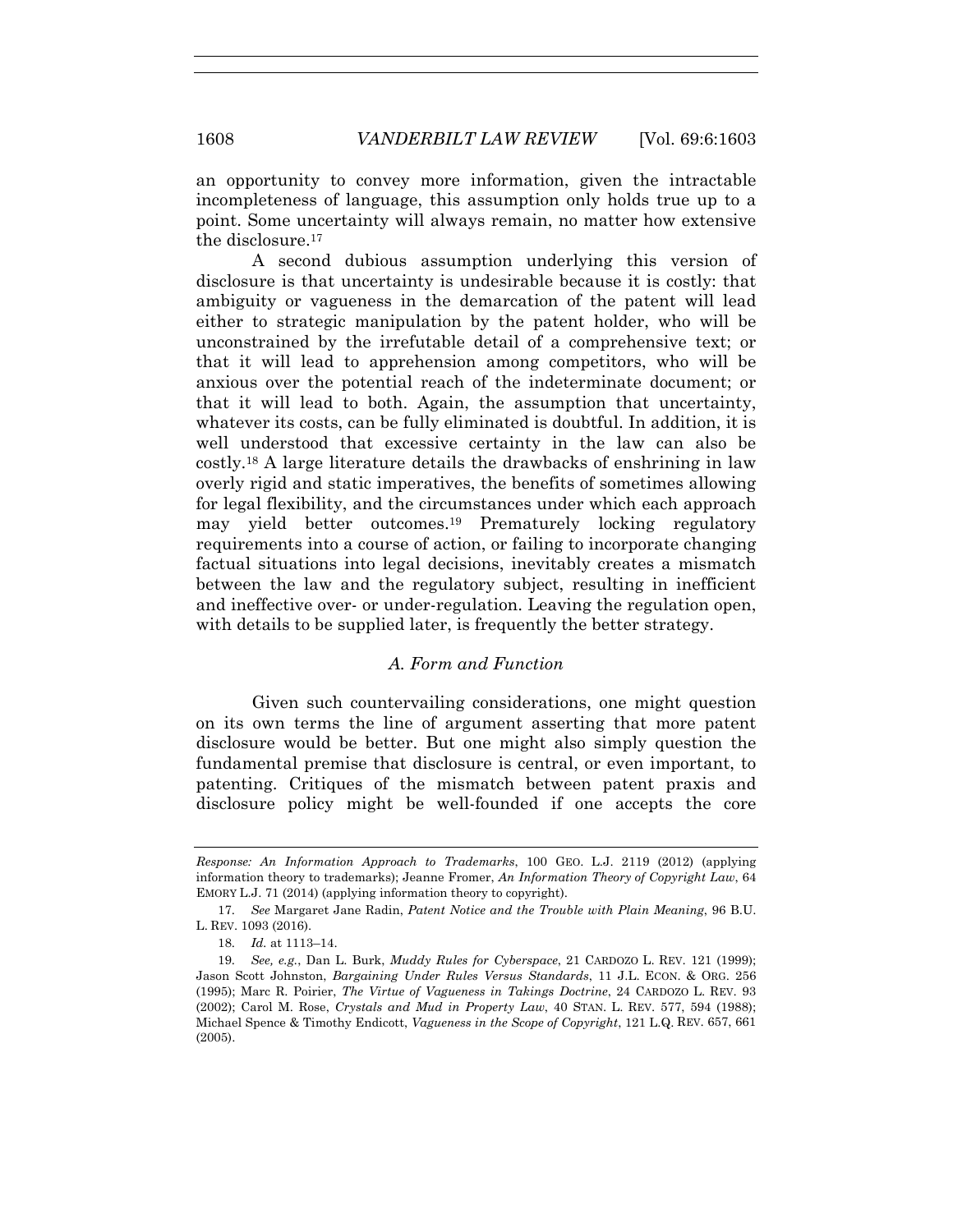assertion, or assumption, that disclosure is a key feature of the patent system. If disclosure is a key feature of patents, and patent doctrine does not provide for it, or does not provide enough of it, then it follows as night follows day that there is something wrong with patent doctrine. But I suggest that there is no particular reason to adopt this stance over the converse proposition: that the patent system is operating satisfactorily, perhaps even optimally, and the supposed mismatch stems from incorrect assertions regarding its purpose.

If we provisionally adopt the latter hypothesis, that it is the assertions regarding disclosure that are mistaken and need correcting, then we are left with the question as to how they should be corrected, and also with the corollary question as to how we will know what corrections are needed. I suggest that the answer to such questions is to be found in the patent system itself, by observing what the system is actually doing and then considering whether it is performing that manifest function well. The method for such consideration is to take the patent itself, the bundle of doctrines that determine disclosure, and with fresh eyes examine it to determine its features, then assess what functions those features might be suited to perform. By treating the patent much as an archaeologist or anthropologist would treat any other human artifact, cataloging its characteristics and affordances, we may draw an inference as to its actual purposes.

Thus, if I believe that the purpose of a screwdriver is to drive nails—perhaps because the Supreme Court made this assertion somewhere—and examine the screwdriver, I will certainly conclude that it is likely to fail in that purpose and that it needs radical redesign. It is manifestly poorly designed for driving nails. The screwdriver very obviously does not have the weight or the kind of level contact surface that would facilitate driving nails; it does not appear to provide the grip one would want for driving nails. I might well argue that the flat, flared tip, narrow shaft, and oblong grip should be reconfigured to something with real weight at one end, a level pounding surface, and longer haft—in short, that it should look something more like a hammer.

On the other hand, if I examine the screwdriver without prior expectations, essentially as a new object, the subject of a sort of anthropological inquiry that looks at its features and asks what uses its actual design might allow, I am similarly unlikely to conclude that it is good for driving nails. But I might notice that its long narrow shaft and chiseled tip lend themselves to very different uses. I might well conclude that it is admirably fashioned for something like driving screws (or possibly for use as an ice pick). If I perhaps further observe how it is in fact used, and then consider whether it seems to be a good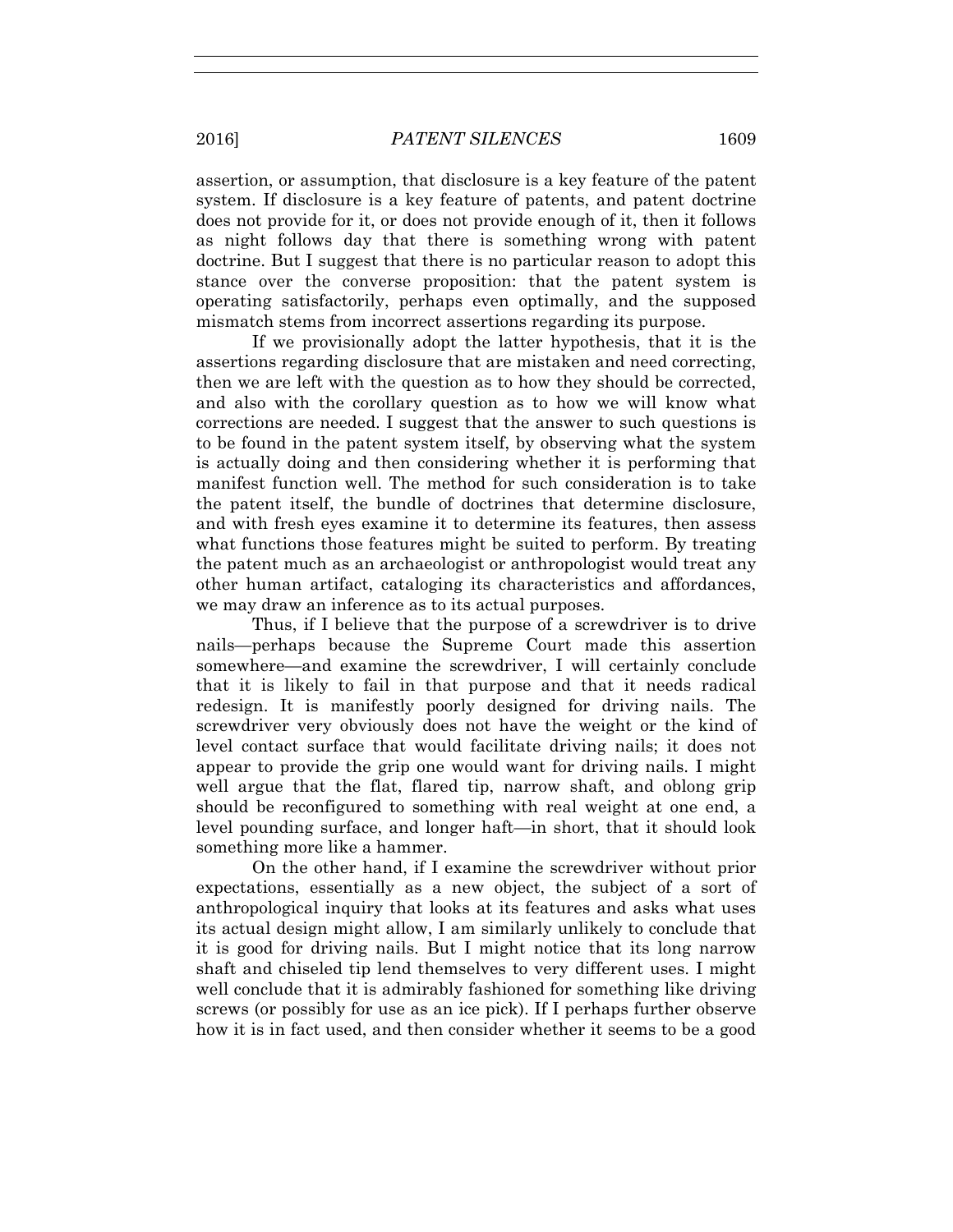tool for that manifest use, I am likely to notice that it is generally used for driving screws, not nails, and that it actually appears to be fairly well designed for its actual use. Most importantly, redesigning it as a hammer would not improve it for screw-driving purposes and would instead probably make it unusable for its actual employment. Rather than reformulating the screwdriver, I might do better to reformulate my understanding of the screwdriver as it exists.

## II. MAPPING SILENCES

Although patents are not physical artifacts such as construction tools, they are human artifacts nonetheless, and they have a very particular design. The Supreme Court has said that they are intended as vehicles of disclosure, and numerous commentators have quite correctly pointed out that, if that is in fact their purpose, they are very poorly designed indeed. This mismatch between design and purpose might mean that patents need a thorough redesign. Or, the mismatch could simply mean that the Supreme Court justices (and others holding the same viewpoint) are profoundly mistaken. This would not be any great surprise. There is a vast academic literature, to which I and many others have contributed, pointing out how and when the Supreme Court has been mistaken, and sometimes profoundly mistaken, about what is going on with regard to patents.20

Rather than uncritically accepting the disclosure trope, I have proposed to instead examine the design of patents without the disclosure preconception, to see what the design suggests that these artifacts are supposed to do, or at any rate how they are likely to be used. This creates a bit of a paradox, however. We are ultimately concerned with whether patents are suited for something besides disclosure, so we need to avoid making assumptions about disclosure while somehow keeping disclosure in mind. I propose to do so by inventorying patent silences, to see what patents do not and need not say. Such an examination of patent silences allows a fresh look at the reciprocal characteristics of patents, contrasting discursive spaces with discursive content.

There is, of course, a danger in this approach. Contrasting the discursive spaces of patents with their discursive content sets up a dualism reflected in the epigraph that heads this essay, a division between that which is articulated and that which goes unarticulated. I

 <sup>20.</sup> *See, e.g.*, Dan L. Burk, *The Curious Incident of the Supreme Court in* Myriad Genetics, 90 NOTRE DAME L. REV. 505 (2014) (discussing the incoherent Supreme Court jurisprudence regarding patentable subject matter); Rebecca S. Eisenberg, *Diagnostics Need Not Apply*, 21 B.U. J. SCI. & TECH. L. 256 (2015) (same).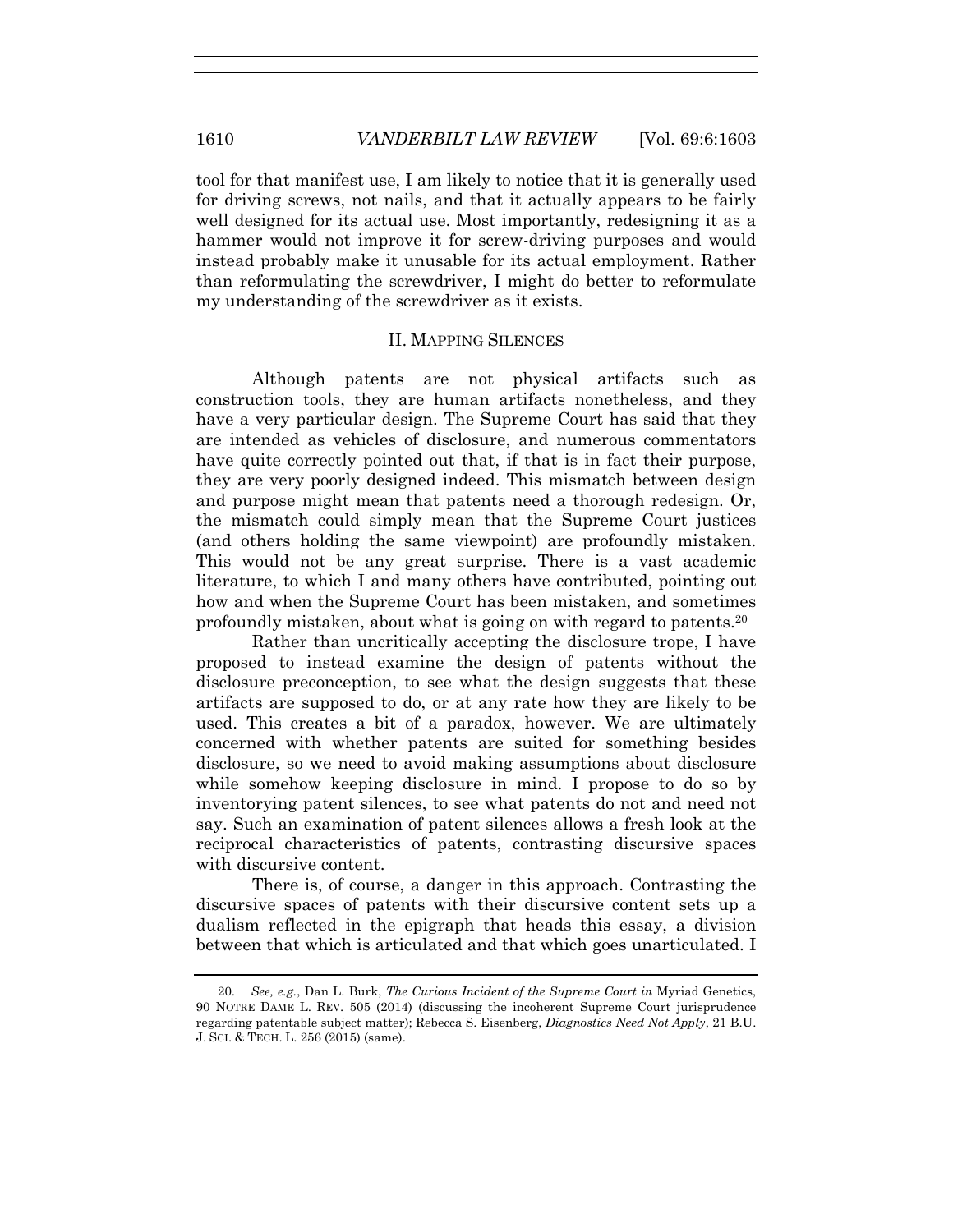am well aware of the danger of dualism, in particular the danger that switching to the reciprocal of a binary pair may be just as misleading as not switching.21 But a considerable measure of thought over the past several decades, in a variety of disciplines, has gone toward the question of identifying and traversing the dualisms that remain latent in our social constructs.22 This work suggests that much of the danger posed by dualisms occurs when they are unacknowledged and unrecognized. The first step toward traversing dualisms is to identify and characterize them.

In the present instance, traversing the apparent dualism begins with the recognition that silence is not monolithic, but contains multitudes. Much as does disclosure, silence encompasses a broad range of conditions and circumstances.23 Silence often indicates an absence of information, but such an absence may stem from a variety of circumstances. Silence sometimes indicates concealment, that information has been actively and intentionally withheld. Silence may also indicate absent information that was forgotten, or unknown, or perhaps even unknowable. Silence may similarly indicate the absence of information that, while known or apprehended, cannot be put into words; in other words, information that is uncodifiable.<sup>24</sup> Silence may be purely functional, as ground to communicative figure, allowing discrete concepts to be perceived. Perhaps most importantly, silence, whether audible or textual, is just as often communicative as it is noncommunicative.25

This general bestiary of silences applies to specific patent silences; they likewise stem from a variety of conditions. Patent silence may represent practical acquiescence to the demands of an examiner, rightly or wrongly. Or it may represent an incompatibility between some aspect of the invention and the regulatory or statutory criteria for patenting. Or it may represent the indescribability of tacit

 <sup>21.</sup> *See* Burk, *supra* note 8.

 <sup>22.</sup> *See* Dan L. Burk, *Copyright and the New Materialism*, *in* INTELLECTUAL PROPERTY AND ACCESS TO IM/MATERIAL GOODS 44, 45 (Jessica Lai & Antoinette Maget Dominicé eds., 2016) (noting that modern scholars are beginning to focus on the centrality of matter in their evaluation of copyright law).

 <sup>23.</sup> *See* Muriel Saville-Troike, *The Place of Silence in an Integrated Theory of Communication*, *in* PERSPECTIVES ON SILENCE 3, 4–5 (Deborah Tannen & Muriel Saville-Troike eds., 1985) (explaining the various dimensions of silence); *see also* Michal Ephratt, *The Functions of Silence*, 40 J. PRAGMATICS 1909, 1912 (2008) (diagramming different types of silences).

 <sup>24.</sup> *Cf*. Dan L. Burk, *The Role of Patent Law in Knowledge Codification*, 23 BERKELEY TECH. L.J. 1009 (2008) (explaining the patent system's impact on knowledge management).

 <sup>25.</sup> Saville-Troike, *supra* note 23, at 4.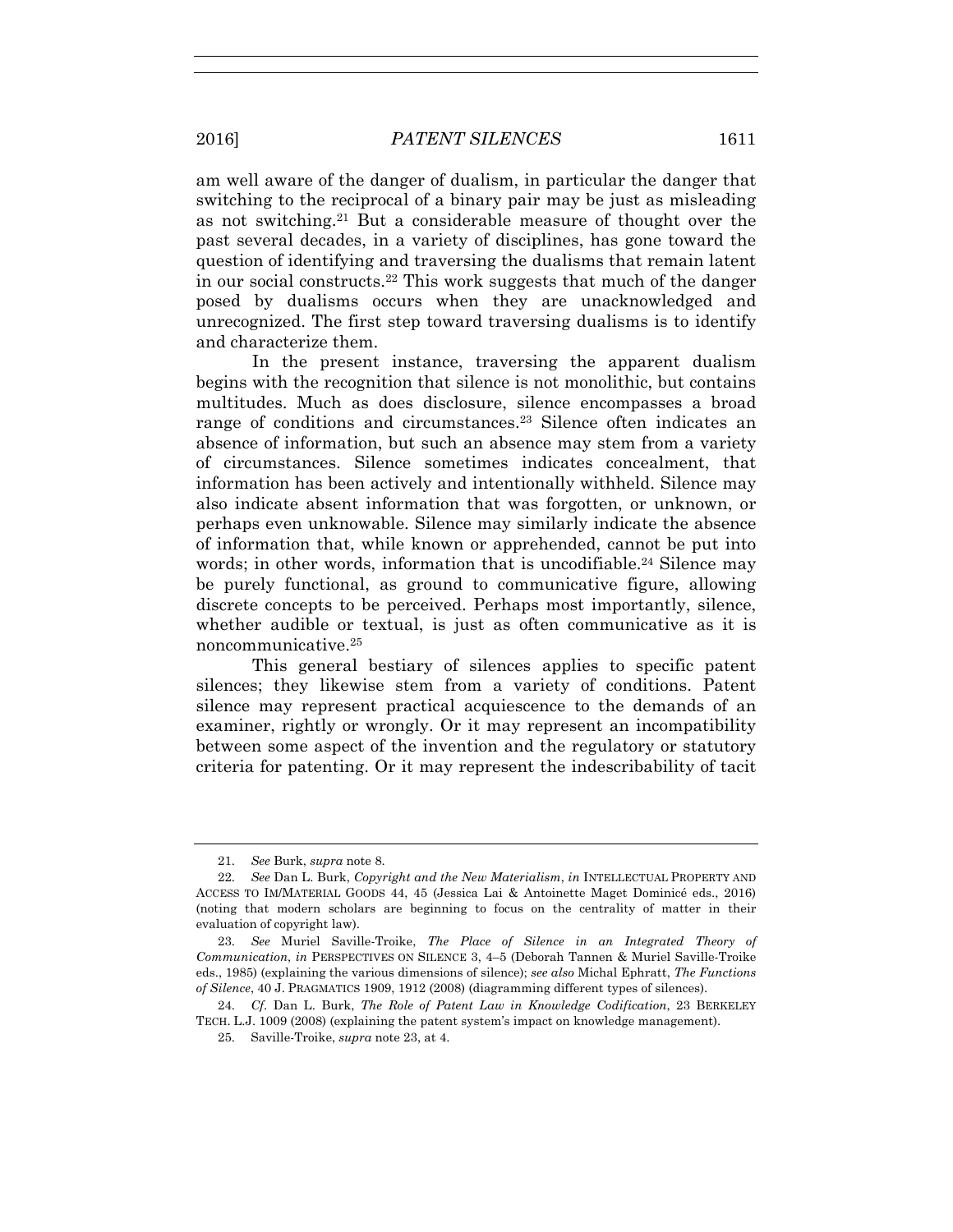knowledge associated with the invention.26 Or it may be calculated, strategic non-disclosure. It is due to the multiplicity of patent silences that I use the term silence here advisedly.<sup>27</sup> In speaking of patent silences as the antithesis of patent disclosure, I might have spoken in terms of patent non-disclosure, but that term carries connotations that I prefer not to invoke. I am interested in the empty spaces in the text, arising both from both non-disclosure and from the negative reciprocal of disclosure.

## *A. Mapping Disclosure*

If we are to use patent silence to frame patent disclosure, it would be well at the outset to recognize that there are several different types of disclosure occurring in the patent document, or perhaps more accurately, to recognize that several different kinds of information are lumped together, perhaps improperly, under the generalized concept of disclosure. Many, though by no means all of these are associated with the disclosure provisions in § 112 of the patent statute.28 Explicit in the text of the statute is the requirement that some have labeled the "teaching function" of the patent, $29$ requiring the patentee to teach those of ordinary skill how to make and use the invention. Much of the recent commentary surrounding disclosure has focused on whether this function occurs well, or poorly, or at all.

But disclosure performs a number of other implicit functions as well. Discursive features of the specification that are mentioned in the statute, such as the written description requirement or claim definiteness, are typically justified or explained on the basis of some disclosure function that is unarticulated in the statute, and instead has been developed in judicial glosses. For example, the patent specification is said to perform a "notice function" by putting the public on notice as to what technology is off limits—that is, what technological bounds they would need to cross to trigger infringement liability.30 At the same time the specification is also said to keep the

28. 35 U.S.C. § 112 (2012).

 <sup>26.</sup> Indeed, for knowledge or practice that lies outside the articulated bounds of the patent, the intellectual property recourse is trade secrecy—an active form of silence that suppresses open disclosure, at least most of the time. Secrecy may be a strategic option for valuable information that might remain proprietary beyond the term of the patent, or it may be a necessary and unavoidable contingency for information that is tacit and uncodifiable. *See* Burk, *supra* note 24, at 1021.

 <sup>27.</sup> *Cf*. Saville-Troike, *supra* note 23, at 5 (noting that writing, like speech, has silences).

 <sup>29.</sup> *See, e.g.*, Seymore, *supra* note 2.

 <sup>30.</sup> Nautilus, Inc. v. Biosig Instruments, Inc., 134 S. Ct. 2120, 2130 (2014).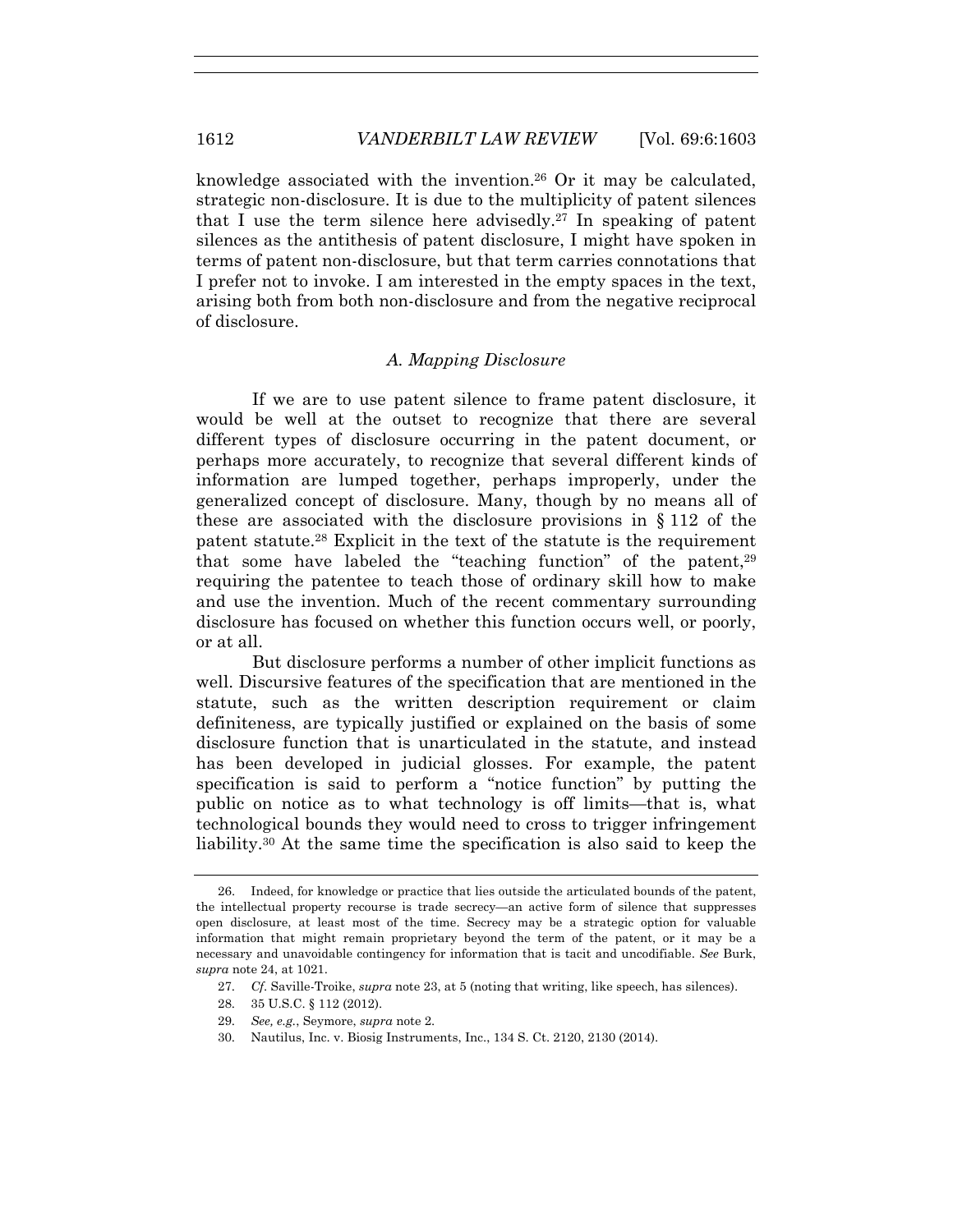inventor from overreaching, by specifying the limitations of the technology to which the inventor has claim.31 Patent disclosure is also said to indicate the inventor's "possession" of the claimed invention that is, to demonstrate that the inventor can describe the technology in sufficient detail to ensure invention of what she claims.32

Possession in this sense is clearly a term of art, as the inventor need not have physical or actual possession of the invention.33 In the nineteenth century, patent applicants were required to submit a working model of their invention to the Patent Office as part of the process for obtaining a patent.34 This practice has long since gone by the wayside in favor of purely textual elucidations of the invention. While there are occasional calls to renew versions of the old practice.<sup>35</sup> it is clear that a custom which might have made sense for nineteenth century applications that were primarily mechanical in nature would today be utterly impractical and logistically disastrous. Today's Patent Office receives well over 500,000 applications a year; setting aside the enormous problems of receiving, processing, and storing working models, it is unclear what it would mean to submit a "working model" for biological, chemical, and process-based inventions.

Such practicality dictates certain silences as well as their reciprocal disclosures. One mediation of the disclosure–non-disclosure boundary in patents may simply be required by relative costs and benefits; it is simply not feasible, nor even desirable, to maximize the information content of patents. Every patent drafter (or for that matter, any document drafter) knows that deliberate choices must be made regarding what to leave out of the specification, if only because the document at some point will begin to become unwieldy and prolix.36 Complete disclosure would of course, in any event, be impossible, requiring some hypothetical Borges text that would

 <sup>31.</sup> *See* Gen. Elec. Co. v. Wabash Appliance Corp., 304 U.S. 364, 369 (1938); Evans v. Eaton, 20 U.S. (7 Wheat.) 356, 433–34 (1822).

 <sup>32.</sup> *In re* Gosteli, 872 F.2d 1008, 1012 (Fed. Cir. 1989); *see also* Holbrook, *supra* note 2 (arguing for the primacy of the possession rationale in disclosure).

 <sup>33.</sup> Falkner v. Inglis, 448 F.3d 1357, 1366–67 (Fed. Cir. 2006).

 <sup>34.</sup> Alain Pottage, *Law Machines: Scale Models, Forensic Materiality, and the Making of Modern Patent Law*, 41 SOC. STUD. SCI. 621 (2011).

 <sup>35.</sup> *See, e.g.*, Seymore, *supra* note 2 (arguing that patent examiners should be able to demand working examples of applicants); *see also* Ouellette, *supra* note 3 (arguing that examiners must require applicants to "show their work").

 <sup>36.</sup> This textual inevitability has long been recognized in contract theory. *See* Oliver Hart & John Moore, *Incomplete Contracts and Renegotiation*, 56 ECONOMETRICA 755 (1988) (arguing that parties to a contract make up for "incompleteness" by keeping the document susceptible to revision).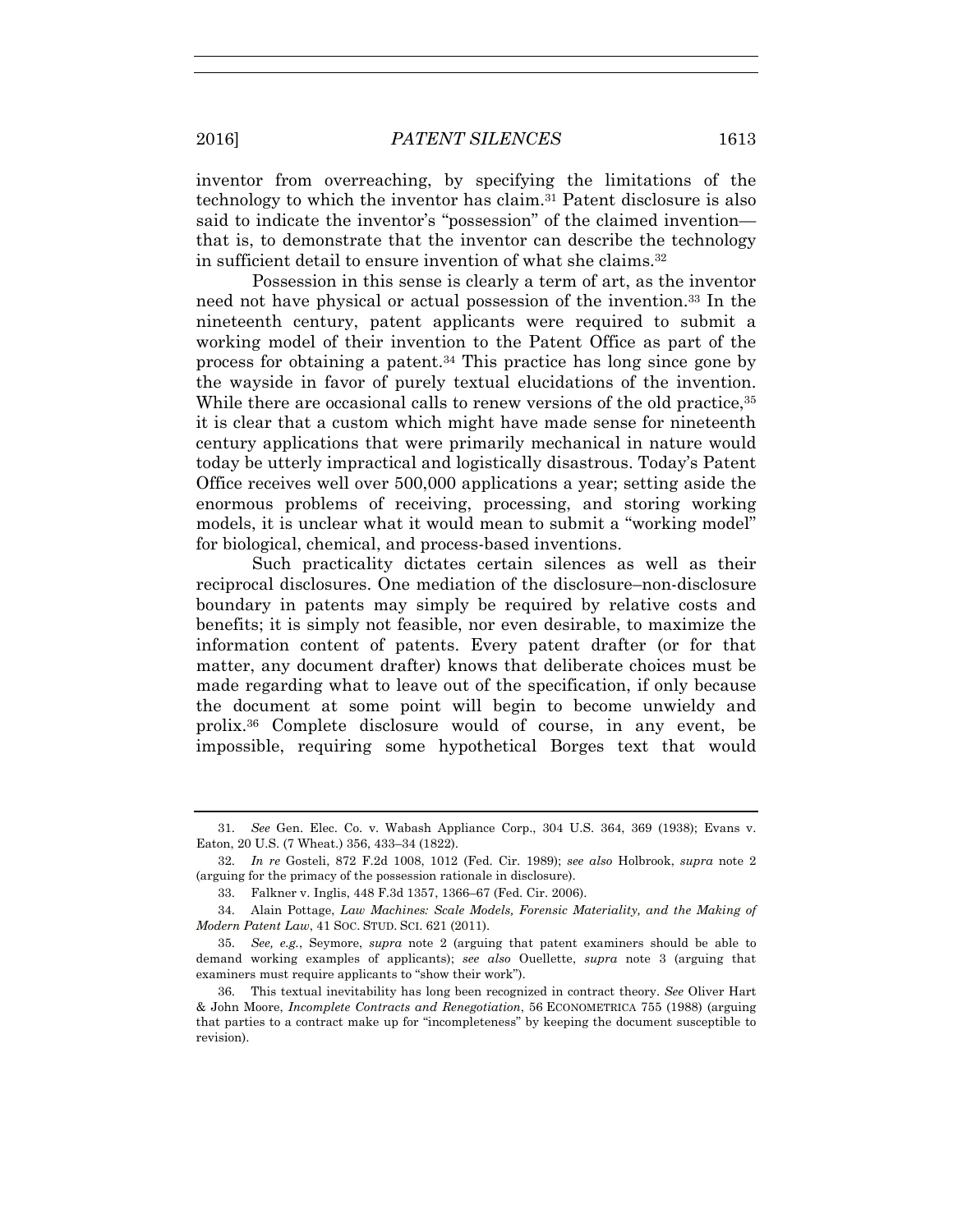reference every aspect of the invention from first principles on.37 Since complete disclosure within the document is neither possible nor desirable, the drafter is inevitably forced to rely upon knowledge external to the patent text, including, of course, the knowledge necessary to decipher and interpret the text.38 The question then becomes how reliant on external knowledge the drafter is permitted to be.

Thus, patent doctrine fully expects that not all the information necessary to make and use the invention need be found in the patent document. To complete the information disclosed in the patent, the patent drafter is permitted to rely on the knowledge legally imputed to the person having ordinary skill in the art ("PHOSITA"),39 including the basic knowledge common to practitioners in the field, the common terminology in the field, and the skills that would be fundamental to the particular field.40 There is again some danger in relying on the knowledge common to the art; if the drafter remains silent on an essential topic, while also wrongly expecting that it would be part of the PHOSITA's fund of knowledge, then the disclosure remains incomplete and the patent fails the enablement requirement.

The corollary is that the PHOSITA is something of an idiot savant. The PHOSITA is presumed to have a thorough knowledge of all the prior art in a way that no natural entity possibly could, but its knowledge is limited to the field of invention.<sup>41</sup> The PHOSITA may also have insights into other fields when they are relevant to the question the inventor was trying to solve.42 But this will never be enough to implement an invention in practice, and the missing practical information need not be supplied by the inventor. Black letter patent law tells us that the patent is not a production document; the inventor need not specify the precise location of every nut, bolt, solder, or sinter found in the invention.<sup>43</sup> And neither is the patent an operations manual. While the patent statute requires enablement of

- 40. *In re* Wands, 858 F.2d 731, 735 (Fed. Cir. 1988).
- 41. *In re* Rouffet, 149 F.3d 1350, 1357 (Fed. Cir. 1998).
- 42. *In re* Wood, 599 F.2d 1032, 1036 (C.C.P.A. 1979).
- 43. *In re* Gay, 309 F.2d 769, 774 (C.C.P.A. 1962).

 <sup>37.</sup> Jorge Luis Borges was an Argentine writer whose stories frequently incorporated paradoxes on the infinite, such as his 1975 short story*, The Book of Sand*, concerning an unbounded fictional text. GENE H. BELL-VILLADA, BORGES AND HIS FICTION: A GUIDE TO HIS MIND AND ART (1999). Similar concepts appear in other stories, such as the 1941 story, *The Garden of Forking Paths*, which revolves around a labyrinthine novel in which multiple plot lines occur simultaneously. *Id*. at 101.

 <sup>38.</sup> *See* Burk, *supra* note 24, at 1016.

 <sup>39.</sup> John O. Tresansky, *PHOSITA—the Ubiquitous and Enigmatic Person in Patent Law*, 73 J. PAT. & TRADEMARK OFF. SOC'Y 37 (1991).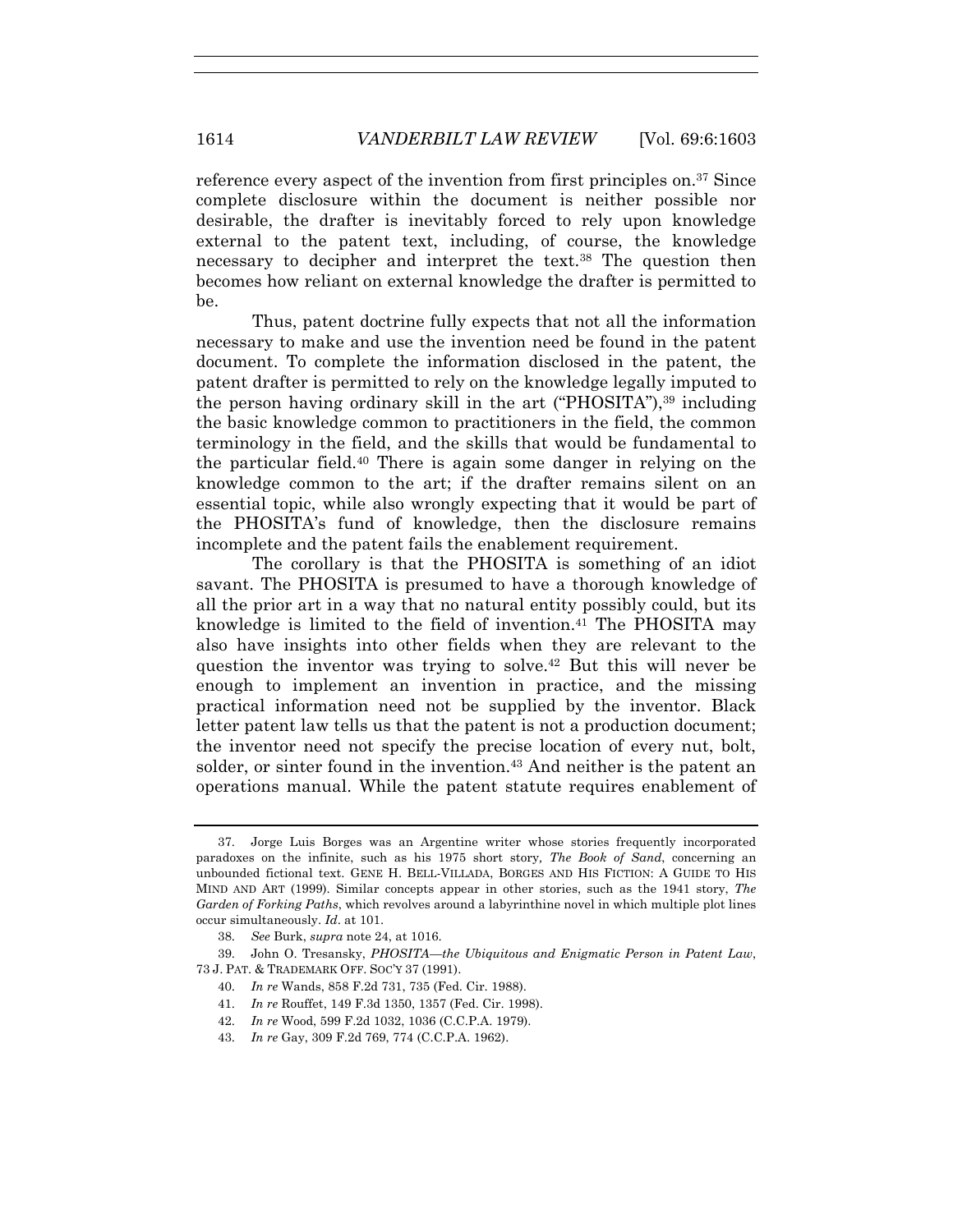the invention, $44$  it does not necessarily require information to enable the network of apparatus and practices that must unquestionably surround the invention—the maintenance schedule, operator training, safety procedures, tax consequences, management oversight, and so on.45 Some of these details may be filled in by those of skill in the art, but much of this silence requires the expertise of those in other arts, such as accounting or human resources, which may be entirely unrelated to the field of the invention.

# *B. Optional Silences*

And so here I begin to trace the outline of the unspoken intervals in the patent document. Patent silences are often the reciprocal spaces defined by the contours of affirmative disclosures, the information that goes unarticulated after disclosure ends or runs out. Indeed, patent silences are most often just that: the disclosure comes to an end, and whatever lies beyond that revelation goes undiscussed. Such lacunae are determined negatively by the strategy or purpose of the disclosure; once the purpose of the disclosure has been satisfied, the drafter falls silent.

But in some cases, the silence is explicit and formalized; patent doctrine affirmatively identifies a particular topic or feature of the invention regarding which nothing need be said. In other cases, silence is the inevitable result of the inventor being required to speak or disclose information in a certain way, which precludes disclosure in any other way. In a few cases the inventor is affirmatively forbidden from addressing certain information. More often the silence is permissive; the inventor may offer certain information but need not do so. Where silence is permissive, there is often a penalty for either intentionally or inadvertently misjudging the degree of reticence allowed.

For example, patents may include working examples, that is, a description of an embodiment or utilization of the invention that has actually been performed. But it is black letter patent law that working examples are not required; indeed, the invention need not have been actually reduced to practice prior to filing a patent application.46 The patent drafter can substitute other kinds of disclosures sufficient to enable the invention. Examples, if they are offered at all, may be

 <sup>44. 35</sup> U.S.C. § 112(a) (2012).

 <sup>45.</sup> Burk, *supra* note 24, at 1021.

 <sup>46.</sup> Hyatt v. Boone, 146 F.3d 1348, 1352 (Fed. Cir. 1998).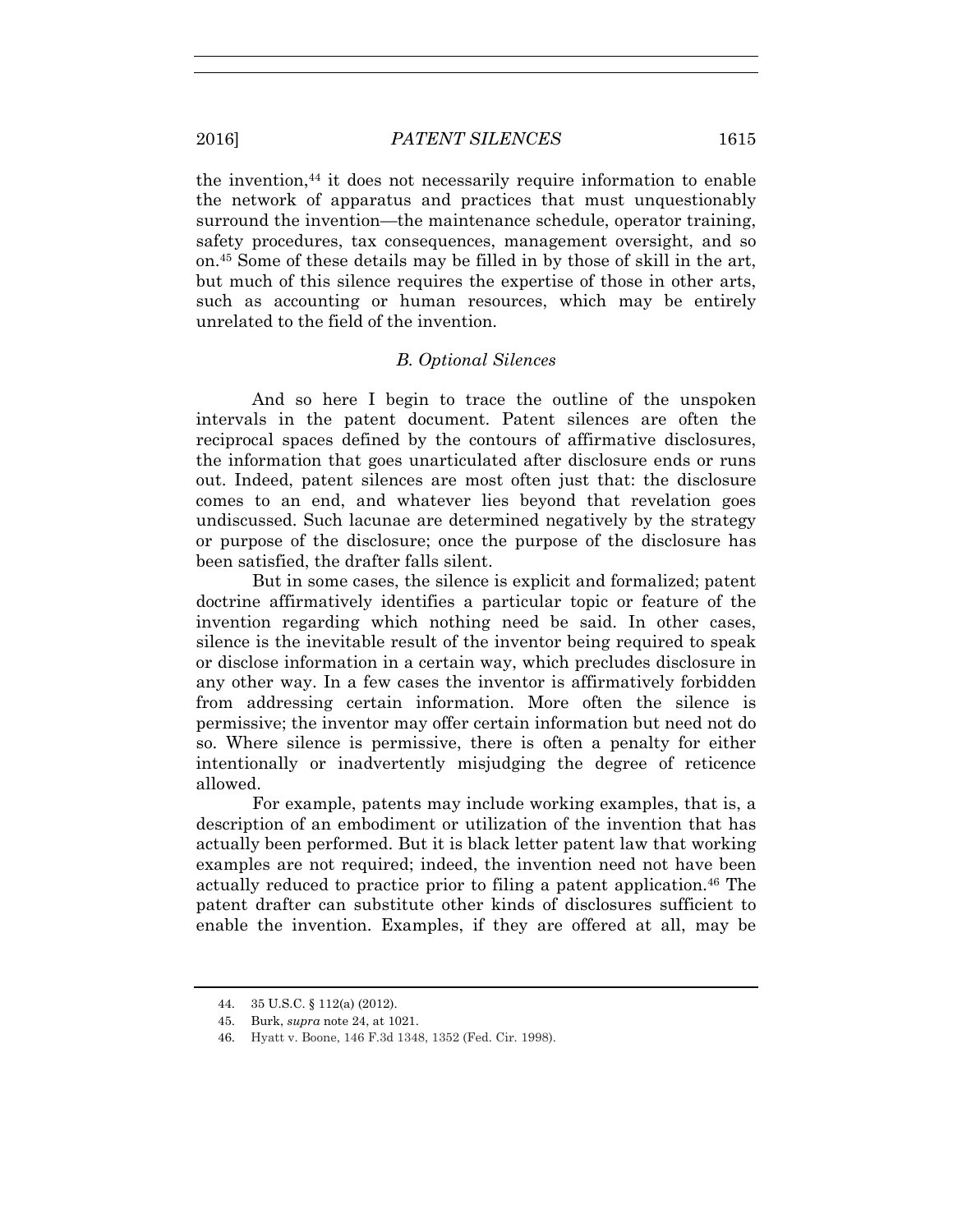"prophetic" or hypothetical.<sup>47</sup> There may of course be advantages to including a working example, as it can provide a concrete embodiment that helps stave off a potential Patent Office rejection for lack of enablement. Yet, at the same time, including prophetic examples may be something of a risk to the applicant, as failure of the prediction would render the patent non-enabled and it might have been better to have remained silent. The applicant, or patent drafter, is left to weigh the benefits and risks and determine whether to stay silent regarding working examples.

This is also generally the case where disclosures are required. As a practical matter, the applicant prognosticates the needed level of disclosure—the degree of disclosure required by law is almost entirely set at the time of filing, so that what is disclosed needs to be disclosed as of the filing date.48 With few exceptions, the examiner who believes the disclosure is inadequate has little ability to demand additional information, at least with regard to that application. During the course of administrative patent prosecution, amendments are made to the claims, not to the rest of the specification, and disclosure is judged in relation to the claims—if the disclosure is inadequate to support the claims, the claims must be narrowed. But the opposite is not true: it is essentially forbidden to expand or refine the disclosure to shore up overbroad claims, and if the disclosure is so defective that it cannot support any claims, the application might be rejected or go abandoned.

The patent applicant's choice between silence and disclosure is frequently mediated by procedural presumptions, for example, in the case of the patentability requirement to show utility. The patent applicant is generally not required to prove utility in the operational sense, only to state some plausible use.<sup>49</sup> The assertion of such utility by the applicant is generally assumed to be true, unless on its face the application is so far removed from the established tenets of science and engineering so as to constitute "fantastic utility."50 Applications drawn to perpetual motion machines or other devices that obviously violate physical law will be flagged by the examining corps and rejected. Only then does the applicant who wishes to proceed need to produce data, models, or other evidence that the invention is operable. But such supplemental submissions are tendered as evidence supporting the assertions already existing in the application, not as a

 <sup>47.</sup> *In re* Strahilevitz, 668 F.2d 1229, 1232 (C.C.P.A. 1982).

 <sup>48.</sup> *See* Mark A. Lemley, *The Changing Meaning of Patent Claim Terms*, 104 MICH. L. REV. 101, 106–07 (2005) (noting that it "makes sense" that the terms of the claim are established by the date of application).

 <sup>49.</sup> *In re* Swartz, 232 F.3d 862, 864 (Fed. Cir. 2000).

 <sup>50.</sup> *In re* Brana, 51 F.3d 1560, 1566 (Fed. Cir. 1995).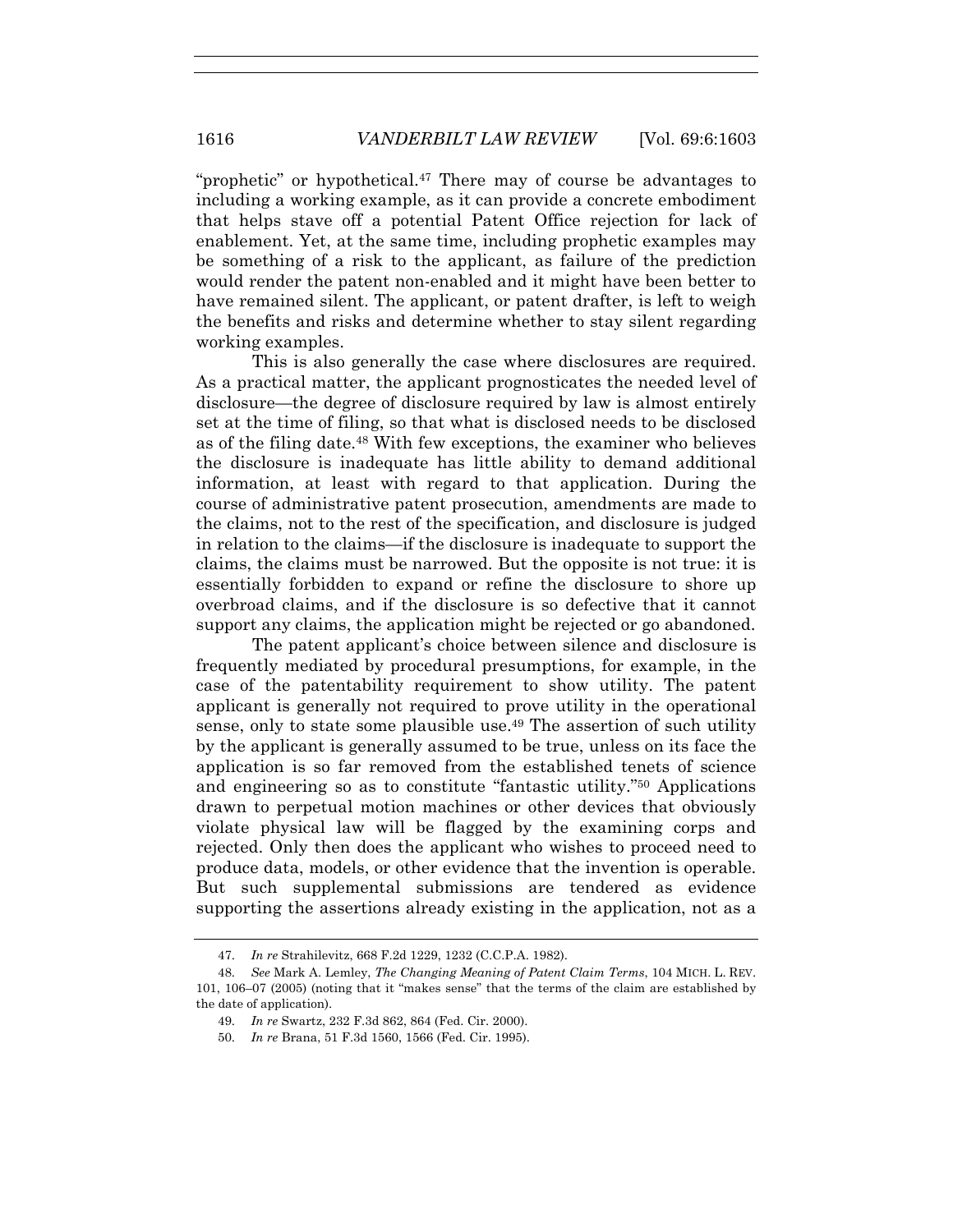broadening of the disclosure itself; neither are they incorporated into the application itself, although they will be included in the prosecution history.

# *C. Unaddressed Audiences*

Patent disclosure is purportedly intended to convey details of the invention to a reader and to put the reader on notice as to what technology is exclusive. The expectation that patents perform these functions for certain audiences dictates the degree of disclosure necessary to *that audience*.51 The patent may be silent with regard to other audiences besides those contemplated for disclosure. So in cataloging patent silences we may ask: To whom are patents *not* addressed? To what audiences may patents remain silent?

Others have previously observed that patents are addressed to technical experts.52 For our purposes, this observation is a bit incomplete but remains a good place to start. Given that the disclosure is by statutory terms directed to enabling those of skill in the art,53 this statutory provision conversely implies that patents are *not* addressed to those *without* skill in the art. There is no requirement that the patent school the unskilled. The patent may remain silent on matters that those of skill already know, and need not speak to the unskilled who know less. This unaddressed audience includes both those in the art who do not have the ordinary level of skill and those who are entirely outside the art. And despite occasional judicial language regarding notice to the public, the language of the statute indicates that the patent is decidedly not addressed to the lay public.54

This also implies that the patent is ostensibly not addressed to judges, nor to lawyers, who at first glance would not seem to be those of skill in the art. But we should perhaps not embrace that conclusion too quickly. First, the patent document is likely to be written by a lawyer, albeit a lawyer with technical training.55 In order to practice before the Patent Office, a patent lawyer or agent is required to have a technical background. If it is ever licensed or enforced, the document

 <sup>51.</sup> *See* Mark D. Janis & Timothy R. Holbrook, *Patent Law's Audience*, 97 MINN. L. REV. 72 (2012); *see also* Jeanne C. Fromer & Mark A. Lemley, *The Audience in Intellectual Property Infringement*, 112 MICH. L. REV. 1251, 1262–63 (2014) (observing that patent claims are addressed to an "expert" audience).

 <sup>52.</sup> *See* Fromer & Lemley, *supra* note 51.

 <sup>53. 35</sup> U.S.C. § 112(a) (2012).

 <sup>54.</sup> *See* Fromer & Lemley, *supra* note 51.

 <sup>55.</sup> *See* Burk & Reyman, *supra* note 5, at 176 (describing the requirement of technical training for patent lawyers).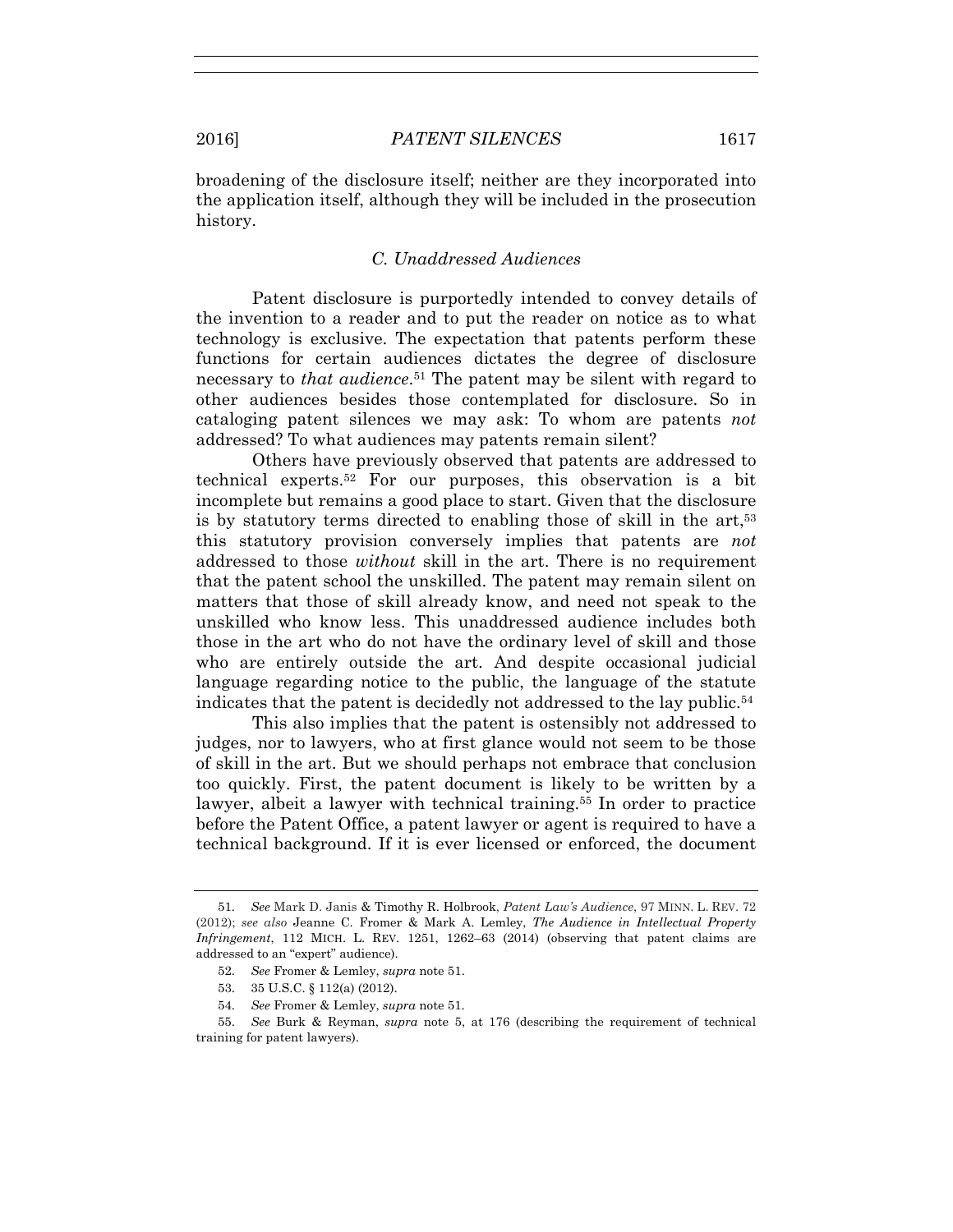will be interpreted by lawyers who may not have technical training.<sup>56</sup> Certainly if it is enforced it will be interpreted by trial judges without technical training. Thus as a practical matter, the document is written by lawyers for lawyers, even if that is not what the statute specifies.<sup>57</sup>

Second, and perhaps surprisingly, patents are not addressed to inventors, or at least not to inventors whose skill rises to the level needed for patentable invention. Inventors are by definition those of *extraordinary* skill in the art; if what an innovator accomplishes can be accomplished by one of ordinary skill, it fails the non-obviousness test for patentability.58 Thus the inventor who addresses a patent to her peers, to those of extraordinary skill, fails the statutory enablement requirement—the disclosure must be accessible and comprehensible, to one of merely ordinary skill.

Neither is the patent addressed to patent examiners, or at least the statute does not require this. As a practical consideration, patent examiners will review the application and are as a matter of course an important audience to keep in mind. But so far as patenting requirements go, even though patent examiners may be among those of at least ordinary skill in the art, they are not the audience. It is critical here to remember that the statute does not require the document to be accessible to any *actual* individuals of skill in the art. And while examiners are certainly individuals of skill in the art, they are not the fictional PHOSITAs, as those are contemplated in the statute.59 The PHOSITA is a legal standard, not any actual person or group of persons,  $60$  so comprehensibility to the fictional PHOSITA may or may not translate into comprehensibility by natural entities.

With regard to actual persons of skill, arguments over the degree to which patents are in fact useful to technicians have been a mainstay of disclosure scholarship.61 Patents are indeed couched in technical terms and to some extent communicate technical information, if perhaps not in the degree of detail that a technical

 <sup>56.</sup> *Id.* at 178.

 <sup>57.</sup> *See* John M. Golden, *Construing Patent Claims According to Their "Interpretive Community": A Call for an Attorney-Plus-Artisan Perspective*, 21 HARV. J.L. & TECH. 321, 334 (2008).

 <sup>58. 35</sup> U.S.C. § 103 (2012).

 <sup>59.</sup> *See* Rebecca S. Eisenberg, *Obvious to Whom? Evaluating Inventions from the Perspective of PHOSITA*, 19 BERKELEY TECH. L.J. 885, 888 (2004); Tresansky, *supra* note 39, at 50–54.

 <sup>60.</sup> Custom Accessories, Inc. v. Jeffrey-Allan Indus., Inc., 807 F.2d 955, 962 (Fed. Cir. 1986) ("The person of ordinary skill is a hypothetical person . . . .").

 <sup>61.</sup> *See supra* note 2 and sources cited therein.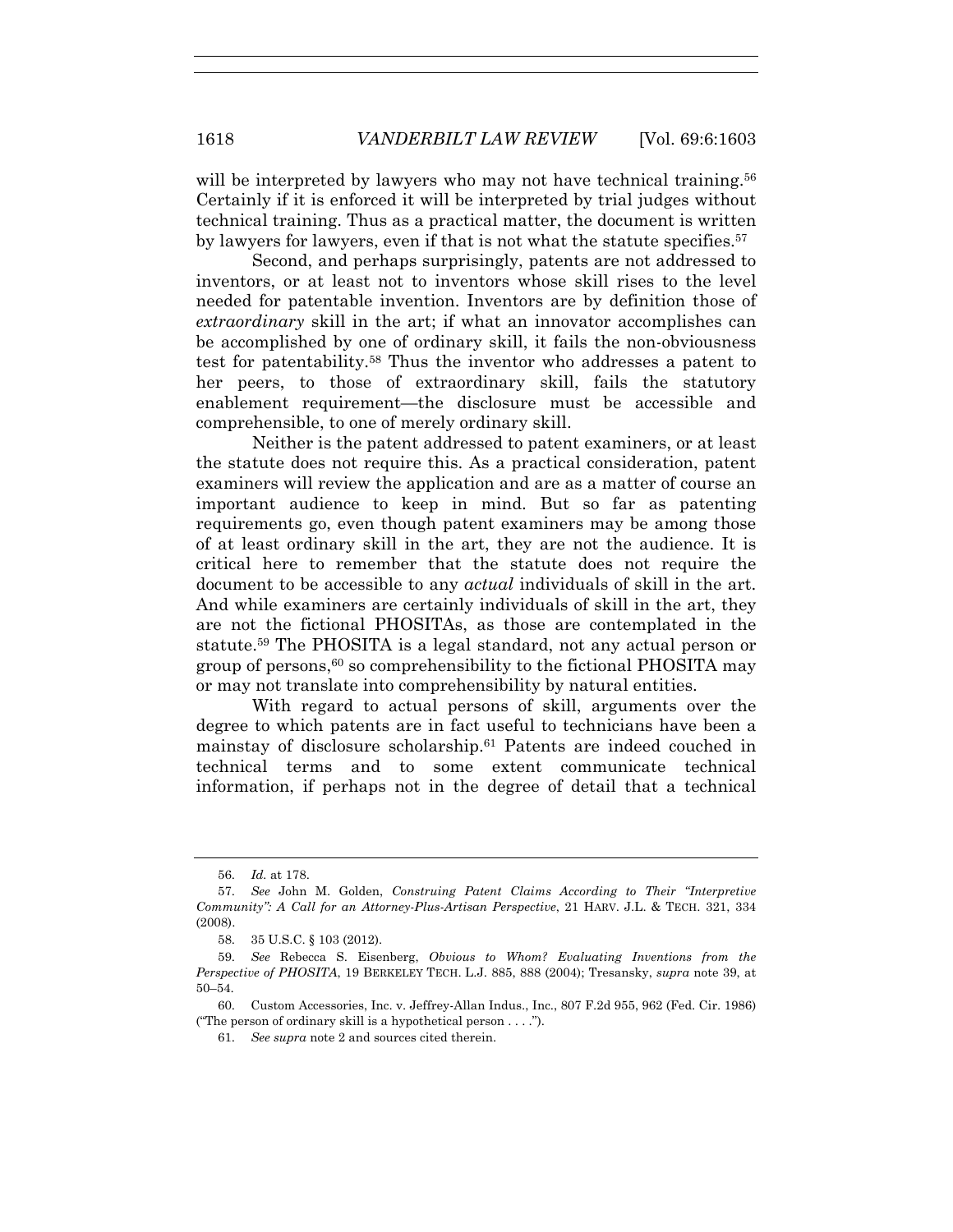community might demand.62 Certainly the patent disclosure must be technically sufficient for the claimed invention to have some purchase in the material world; enablement demands that what is described must work in an operational sense.63 But as I have pointed out in previous work, the technical description encompassed by the patent is not that demanded by an actual technician, but rather that geared to the PHOSITA, a construct fashioned by lawyers.64 Thus, as a legal matter, the patent need not speak to the examiner or even to other natural artisans so long as it speaks to the PHOSITA.

Further, the characteristics of the PHOSITA are largely defined, not by reference to natural artisans, but by reference to a defined set of documents.65 These constituent texts, which are not necessarily incorporated into or even explicitly referenced by the patent text, are in turn the aggregate standard by which patentability is determined. The definition of the invention requires both separation from, and relation to, such prior art.<sup>66</sup> For example, in order to satisfy the novelty requirement, the claimed invention must be distinct from what has gone before; to satisfy the non-obviousness requirement, it must be significantly distinct from what has gone before. Even to qualify as patentable subject matter, the Supreme Court has said that the invention must—in some fashion that is not entirely clear surpass what has gone before. $67$  Much of the patent disclosure therefore characterizes the invention as a figure against the ground of the prior art. But that means that it is the differences from the prior art that will be emphasized in the patent, and routine similarities will often go unstated—additional defining silences.

 <sup>62.</sup> *See* David Phillip Miller, *Watt in Court: Specifying Steam Engines and Classifying Engineers in the Patent Trials of the 1790s*, *in* 27 HISTORY OF TECHNOLOGY 44, 45–46 (Ian Inkster ed., 2007); Greg Myers, *From Discovery to Invention: The Writing and Rewriting of Two Patents*, 25 SOC. STUD. SCI. 57, 93 (1995).

 <sup>63.</sup> *See* Geof Bowker, *What's in a Patent?*, *in* SHAPING TECHNOLOGY/BUILDING SOCIETY: STUDIES IN SOCIOTECHNICAL CHANGE 53, 69 (Wiebe E. Bijker & John Law eds., 1994) (describing the process of aligning material practice with patent assertion).

 <sup>64.</sup> *See* Burk & Reyman, *supra* note 5, at 182; *see also* Golden*, supra* note 57, at 327 (arguing that patent claims must address both technical operability and legal meaning).

 <sup>65.</sup> I say here "largely," because the Supreme Court has suggested that patents may be at least partly based upon "common sense" and other practical instincts that may not be recorded in the prior art. *See* KSR Int'l Co. v. Teleflex, Inc., 550 U.S. 398, 421 (2007).

 <sup>66.</sup> Myers, *supra* note 62, at 84.

 <sup>67.</sup> Alice Corp. Proprietary Ltd. v. CLS Bank Int'l, 134 S. Ct. 2347, 2357 (2014) (holding that patentable subject matter must entail an "inventive concept").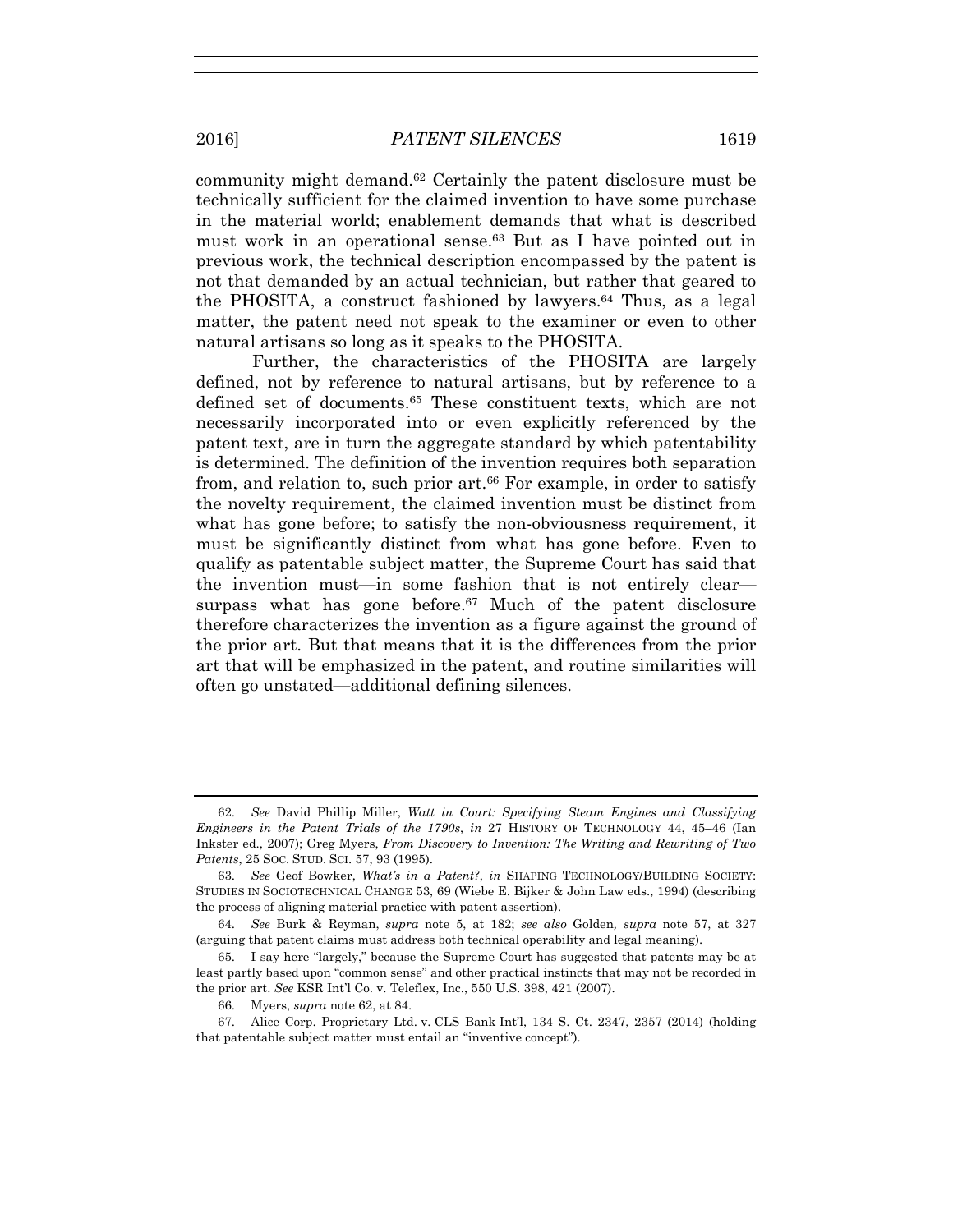## *D. Claiming Silence*

Much of patent silence clusters around the claims. Patent disclosure is often associated with the "specification," which is the detailed written description of the invention. Those who have not practiced in the patent field (as well as more than a few of those who have) tend to forget that claims are part of the patent specification.<sup>68</sup> There is a tendency to speak casually of the non-claiming portions of the document—the drawings, the examples, the textual description as the specification. But in fact the claims work together with the rest of the disclosure to specify the characteristics of the invention. And, conversely, we can infer that claims work together with nondisclosures to specify the characteristics of the invention.

Perhaps more importantly, the claims work in a very real sense *against* the rest of the disclosure, in a kind of dynamic tension that constrains the scope of exclusivity. The enablement standard requires disclosure commensurate with the claims: the claims must be supported by the disclosure, and the breadth of the disclosure dictates the permissible breadth of the claims.69 This creates both parallel and reciprocal relationships between the respective disclosures and silences in the claims and in the rest of the supporting document. If the applicant discloses more, she can claim more; if the applicant discloses less, then she must claim less. This creates a relationship between disclosures and silences. The applicant may remain silent on matters she does not wish to claim, and there may in fact be penalties for disclosing and not claiming aspects of an invention; these may be effectively dedicated to the public.70

Thus, the claims exist not only in tension with the remainder of the specification, but in a kind of symbiosis. The claims are not and need not be a full exposition of the invention—where the claims are silent, needed information may be referenced elsewhere in the patent. Every patent student knows that the claims are to be read in light of the disclosure in the rest of the specification.71 But at the same time, the claims must to some degree stand on their own; there remains a strict prohibition on reading into the claims limitations drawn from elsewhere in the specification.72 The line between these two demands is indeterminate, often leaving the observer to wonder how these rules

 <sup>68.</sup> *In re* Benno, 768 F.2d 1340, 1346 (Fed. Cir. 1985).

 <sup>69.</sup> Nat'l Recovery Techs., Inc. v. Magnetic Separation Sys., Inc., 166 F.3d 1190, 1196 (Fed. Cir. 1999).

 <sup>70.</sup> Pfizer, Inc. v. Teva Pharm., USA, Inc*.,* 429 F.3d 1364, 1379 (Fed. Cir. 2005).

 <sup>71.</sup> Standard Oil Co. v. Am. Cyanamid Co., 774 F.2d 448, 452 (Fed. Cir. 1985).

 <sup>72.</sup> Specialty Composites v. Cabot Corp., 845 F.2d 981, 987 (Fed. Cir. 1988).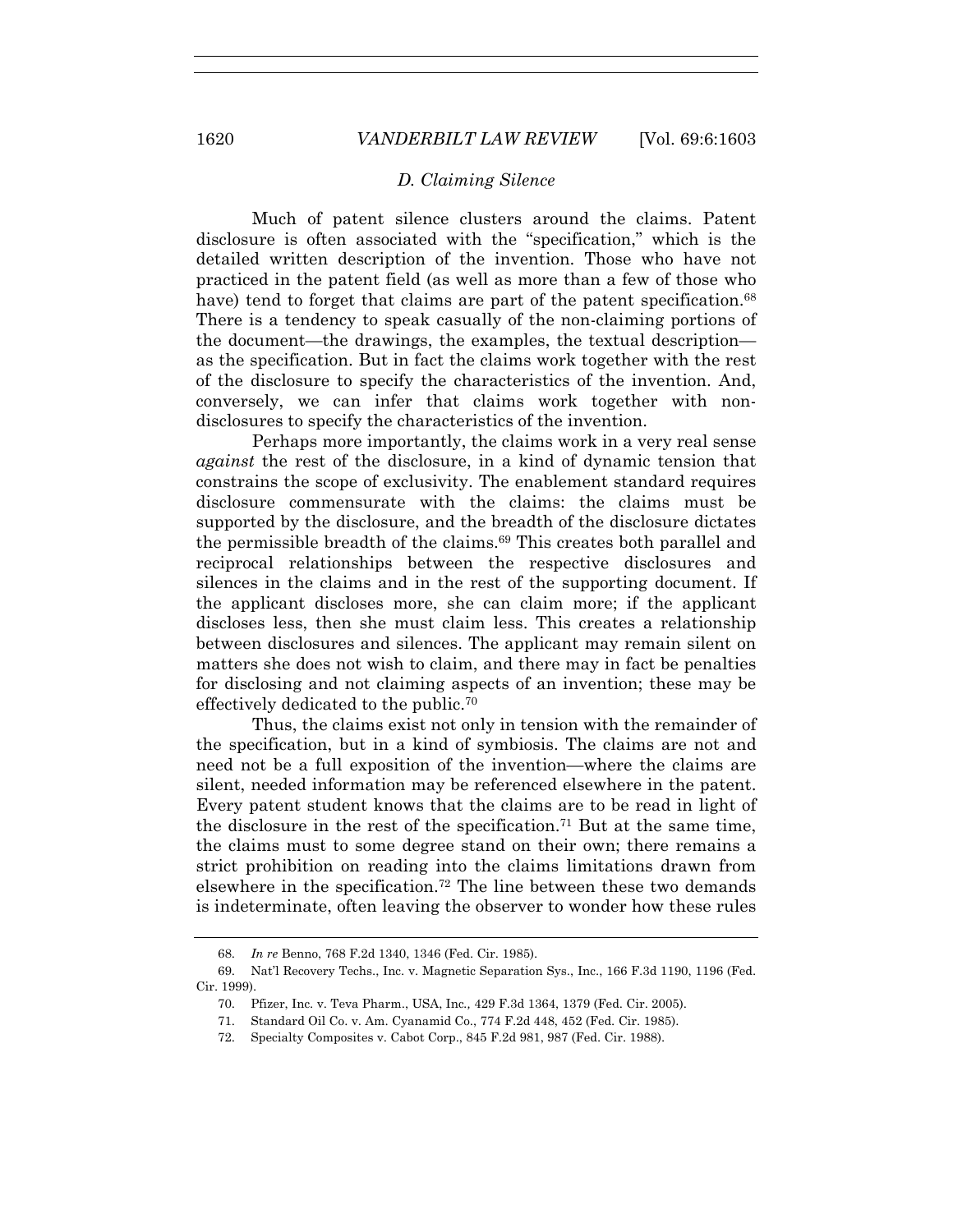could possibly coexist. But they define a very particular range of permissible silence between the claims and their supporting texts.

Certain silences within the claims may be filled, if at all, by information not found in the patent itself. The claims may, for example, use terms undefined in the patent, so long as they are known in the art, thus relying again on the fabricated universe of prior art known to the PHOSITA.73 Patent claims may also remain silent regarding embodiments of the invention that fail to function. Broad genus claims, covering entire classes of invention, may well encompass both functional embodiments of the invention and others that do not work. But existence of the latter inoperable species of the invention within the scope of the claims neither defeats the claimed invention's utility nor negates its enablement. It is sufficient for the patentee to supply guidance as to how inoperable species may be recognized and avoided.74 For that matter, the patentee need not disclose inoperable species, or even how to identify and avoid inoperable species, if this is knowledge that the PHOSITA would already possess.75

## *E. Temporal Silences*

Some patent silences are a function of time.76 There are, for example, strong incentives for inventors to remain silent concerning discoveries related to the invention that are made subsequent to their patent filing. Applicants are forbidden from introducing "new matter" into a pending application; changing the application disclosure changes the definition of the invention, so that what is under consideration becomes in effect a new application.77 The clock then starts over, with a new priority date for the new application concerning the new invention—potentially a serious handicap in a system that rewards the first to file. In effect, the applicant is not permitted to change her mind regarding the nature of the invention; she is limited to the invention as described on the filing date.

This restriction on new matter serves to stabilize the version of the invention under consideration during the application process. Yet

 <sup>73.</sup> Ga.-Pac. Corp. v. U.S. Plywood Corp., 258 F.2d 124, 136 (2d Cir. 1958); Standard Oil Co. v. Am. Cyanamid Co., 585 F. Supp. 1481, 1488 (E.D. La. 1984), *aff'd*, 774 F.2d 448 (Fed. Cir. 1985).

 <sup>74.</sup> *See In re* Wands, 858 F.2d 731, 736–37 (Fed. Cir. 1988).

 <sup>75.</sup> Atlas Powder Co. v. E.I. Du Pont de Nemours & Co., 750 F.2d 1569, 1576–77 (Fed. Cir. 1984).

 <sup>76.</sup> *Cf*. Timothy R. Holbrook, *Patent Disclosures and Time*, 69 VAND. L. REV. 1459 (2016) (exploring how the nature of patent disclosures varies based on the temporal contexts being considered).

 <sup>77. 35</sup> U.S.C. § 135 (2012).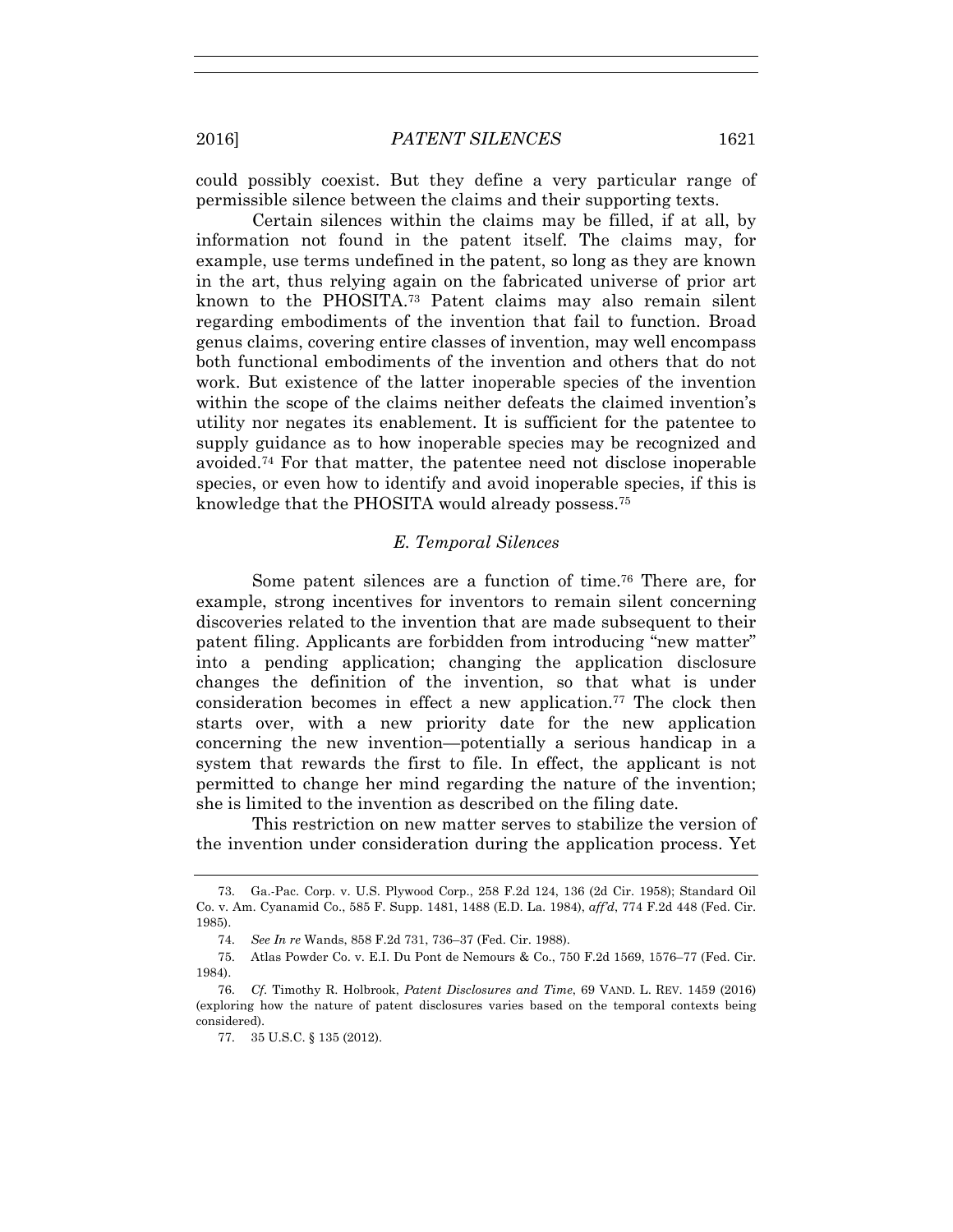technology advances over time, and the inventor's understanding will likely advance, not just during the lifetime of the patent, but during the course of the patent application process. The best that can be done with incremental changes to the technology is to file continuations in part ("CIPs"), in which the new matter accrues a new filing date, and the portions of the disclosure that are carried forward from the previous version of the application retain the original filing date. But if the new discoveries or understanding are not themselves patentable, they will not be reflected in CIPs and will go undisclosed.

At the same time, other patent silences may serve to passively incorporate advances in technology. Thanks to the new matter rule, the patent is, of course, silent on the characteristics of technical advances subsequent to its drafting; neither the inventor nor the patent drafter are required to be precognitive. But patent doctrine allows the scope of the document to progress over time, permitting the silence regarding technical advances to become infused with meaning as technology changes.78 The patent thus routinely covers technologies that it did not, and indeed that it could not, disclose at the time of filing.79

Such patent doctrines incorporate features that address the changing context of the patent's exclusivity. Probably the best known of these is the enablement paradox, which allows the patent to encompass new versions of an invention subsequent to the patent filing date so long as the version of the invention contemporary with its application date is fully enabled.80 Kevin Collins has suggested that this characteristic is not so much temporal as it is a type of modulation between ideational and denotational meanings in the document; for purposes of patentability the meaning of the disclosure must be referential, while for purposes of infringement it is conceptual.81 In either conception, the doctrine allows the patent to encompass new technical developments.

A similar doctrine appears in the context of the Doctrine of Equivalents, under which the patent's claims are regarded as encompassing known substitutes for elements of the claimed invention. This penumbra of exclusivity prevents infringers from making trivial changes to their devices in order to avoid the literal

 <sup>78.</sup> *In re* Fisher, 427 F.2d 833, 839 (C.C.P.A. 1970).

 <sup>79.</sup> U.S. Steel Corp. v. Philips Petroleum Co., 865 F.2d 1247, 1251–52 (Fed. Cir. 1989); *In re* Hogan, 559 F.2d 595, 606 (C.C.P.A. 1977).

 <sup>80.</sup> *U.S. Steel Corp.*, 865 F.2d at 1251–52.

 <sup>81.</sup> *See* Kevin Emerson Collins, *Enabling After-Arising Technology*, 34 J. CORP. L. 1083, 1099–1100 (2009).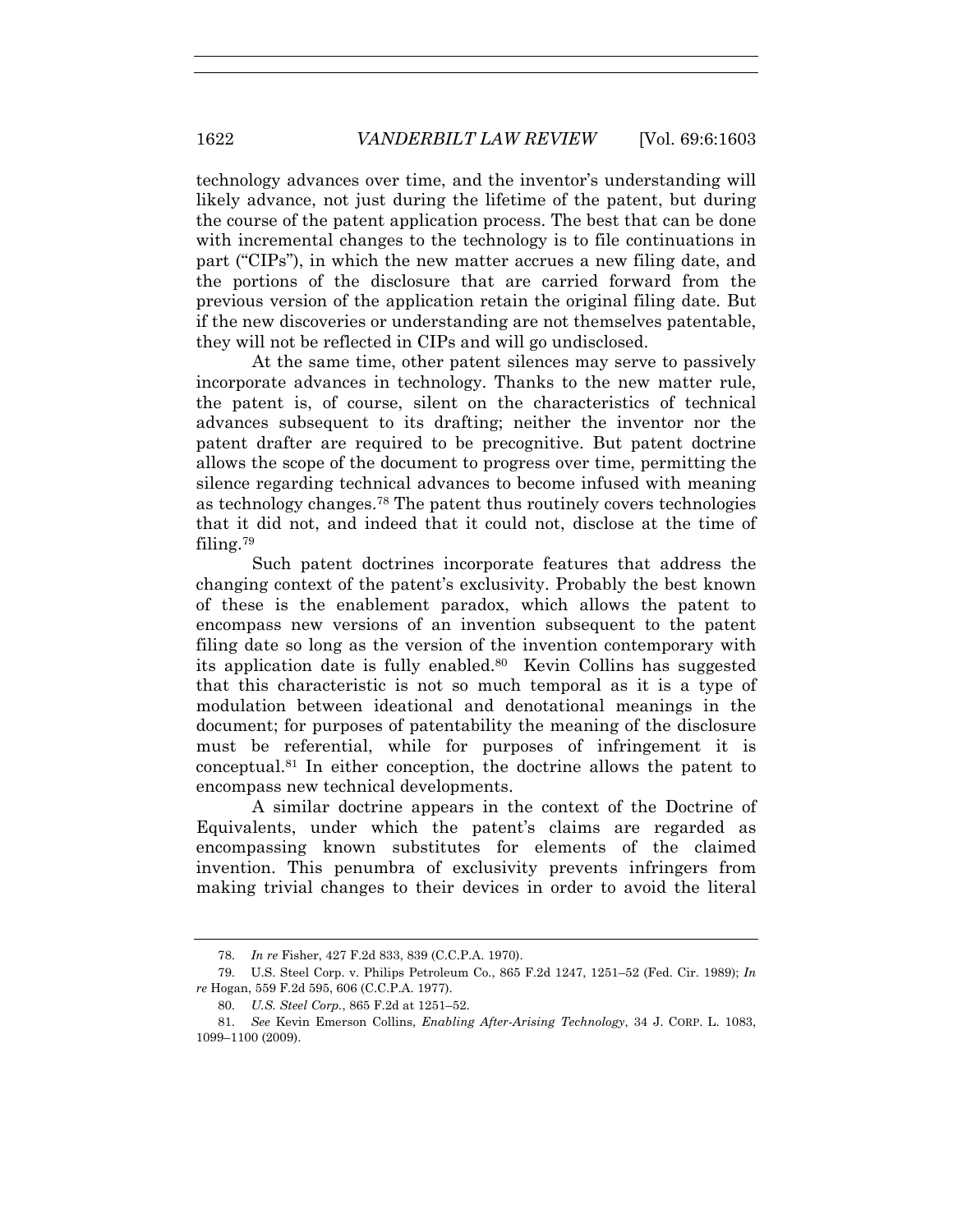text of the claims.82 But at the same time, patent holders are not permitted to capture within their equivalents penumbra embodiments of the invention that they previously represented to the Patent Office were not part of the invention—the scope of equivalents is limited by this doctrine of prosecution history estoppel.83 The Supreme Court has also indicated that such estoppel is limited to substitutions within the contemplation of the art at the time the patent was obtained.84 In other words, substitutions that were not foreseeable at the time that the patentee surrendered a range of equivalents by estoppel are not excluded from the later scope of the patent's exclusivity. Thus, the range of equivalents may include later-arising technology.

# III. PATENTS AT THE BOUNDARY

Although there are undoubtedly additional lacunae to be explored within patent doctrine and practice, the survey of silences I have undertaken to this point should convey a palpable outline of the document's contours. It is clearly a document for which disclosure is not paramount, entertaining not simply a few unintended omissions, but multiple deliberate silences. It is a document in which certain spaces are meant to be filled by an attendant constellation of concurrent and prior documents, but in which certain spaces are meant never to be filled at all. It is a document whose meaning is not intrinsic, but is rather dependent on the legal and technical communities that surround it. It is a document whose content shifts with context, where certain dimensions are fixed at particular points in time, but whose meaning in other respects changes over time.

As I have suggested above, this profile may not lend itself wholly, or even primarily, to the purposes of teaching or notice, but it surely has its purposes. In particular, these features map surprisingly well onto the extensive literature investigating "boundary objects." Beginning in sociology, and then increasingly in myriad other disciplines, research has recognized artifacts that function at the boundaries, or the overlap, between different social worlds. These boundary objects exist at the intersection of different communities,

 <sup>82.</sup> Graver Tank & Mfg. Co. v. Linde Air Prods. Co., 339 U.S. 605, 608–09 (1950).

 <sup>83.</sup> Festo Corp. v. Shoketsu Kinzoku Kogyo Kabushiki Co., 535 U.S. 722, 733–35 (2002).

 <sup>84.</sup> *Id.* at 738–41. Silence in the file wrapper may itself trigger prosecution history estoppel: an unexplained narrowing claim amendment that excludes equivalents is presumed to be related to "patentability" and so falls into the category of amendments that later estop assertion of those equivalents. *See* Warner-Jenkinson Co. v. Hilton Davis Chem. Co., 520 U.S. 17 (1997). Such silence is ostensibly outside the patent document—one does not explain amendments in the patent itself—but demonstrates that silences in the documents attending the patent may impact the contours of the patent.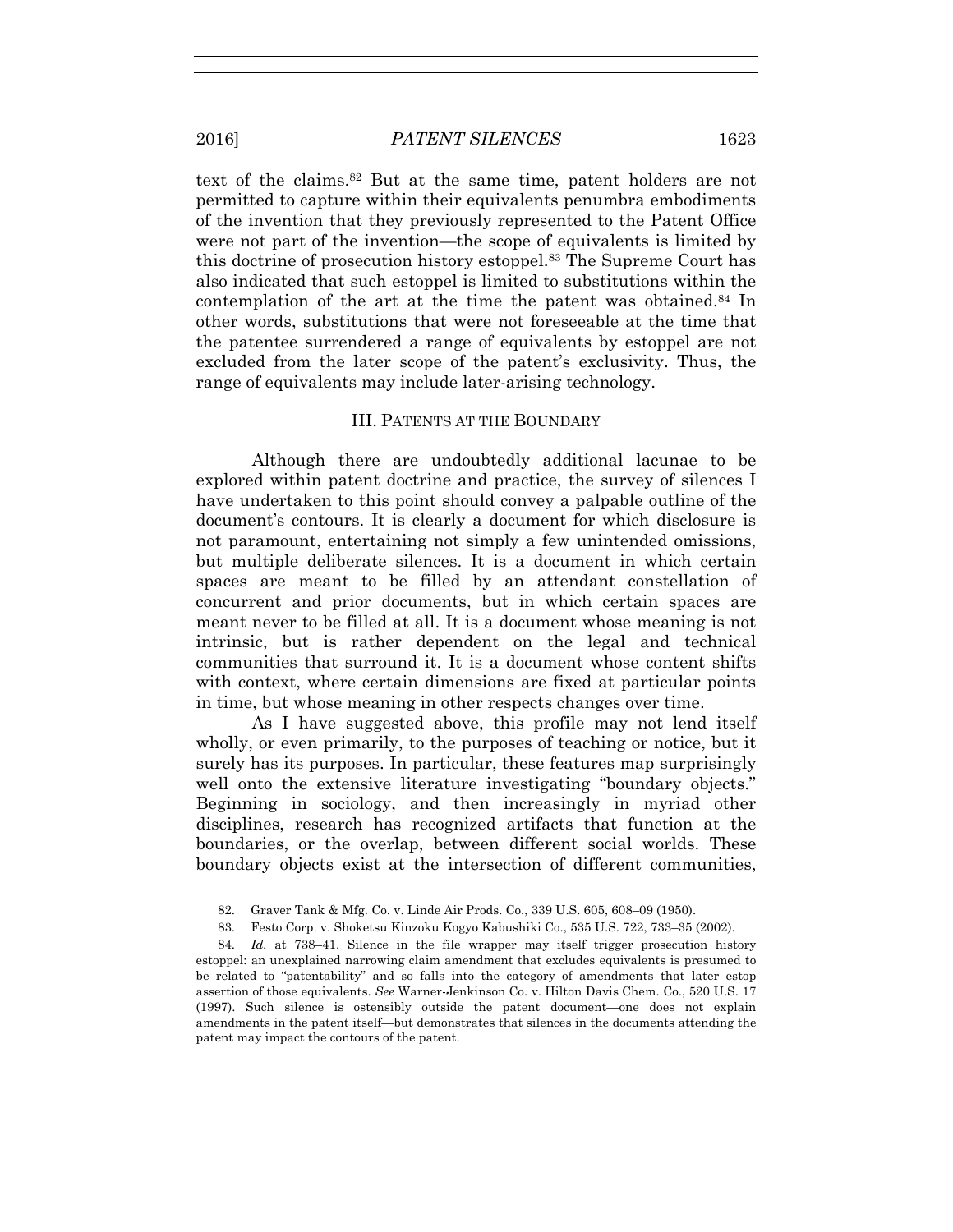belonging to different domains without fully belonging to any of them.85 Boundary objects have a different identity and meaning in each of the multiple domains that they inhabit.

But the boundary object is not simply an artifact that is viewed differently in different contexts—were that its only attribute, nearly anything at any time could qualify as a boundary object.<sup>86</sup> Rather, the boundary object has a tightly structured role and meaning within a given social world, but is also sufficiently loosely structured that it can be imbued with different meanings in other social worlds. Star and Griesemer, who famously originated the notion of the boundary object, define the concept as comprising "objects which are both plastic enough to adapt to local needs and the constraints of the several parties employing them, yet robust enough to maintain a common identity across sites."87

These features of the boundary object provide a point of commonality where disparate communities can collaborate and where contested meanings can be negotiated. In doing so, they facilitate communication and cooperation between social domains, and allow resolution of disparate interests that potentially conflict. This is not to say that the resolution consists of consensus; rather, the alignment of interests via boundary objects typically permits different interests to coexist without conformity. Boundary objects allow their different constituencies to collaborate on shared work while retaining differing and even conflicting interests. To do so, boundary objects must be simultaneously fluid *and* stable, depending on the context in which they are employed and depending on whether they are functioning locally or between localities.

Bowker and Star argued that boundary objects tend to arise organically in order to mediate the interaction of disparate communities, but deliberately engineered boundary objects have also been observed.88 Attempts to create boundary objects may fail because the engineered objects lack the needed ambiguity to become simultaneously useful to members of multiple domains.<sup>89</sup> To function as a boundary object, an artifact acquires local meaning as each social world infuses the artifact with significance. But this can only occur at the interstices of the object, where the particular affordances of the object are sufficiently multivalent to accommodate different social

 <sup>85.</sup> Star & Griesemer, *supra* note 9, at 411.

 <sup>86.</sup> *See* Star, *supra* note 7.

 <sup>87.</sup> Star & Griesemer, *supra* note 9, at 393.

 <sup>88.</sup> GEOFFREY C. BOWKER & SUSAN LEIGH STAR, SORTING THINGS OUT: CLASSIFICATION AND ITS CONSEQUENCES 305–06 (1999).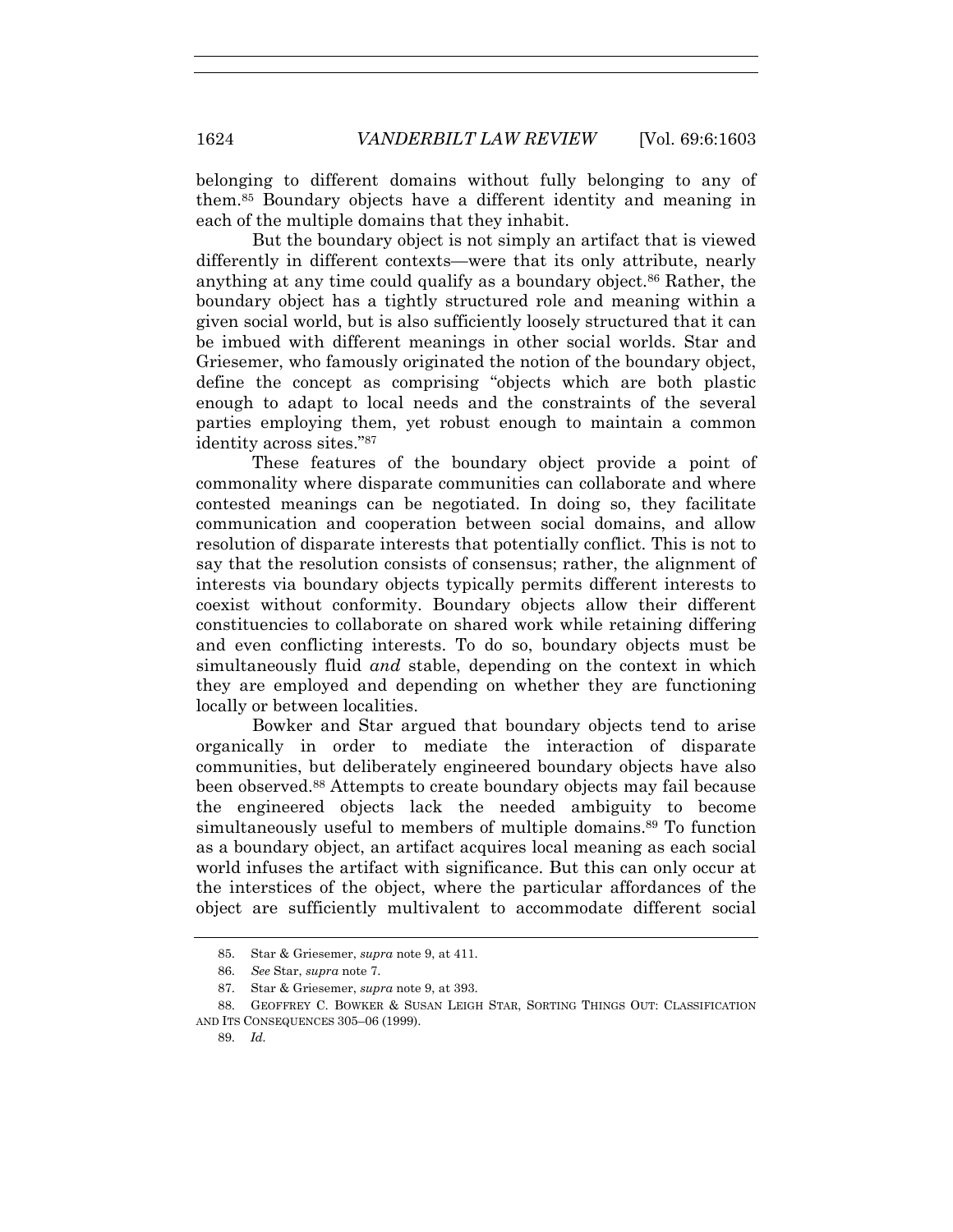meanings. Thus, ambiguity or incomplete social structuring of the object allows communities to imbue the object with their own content and interpretation.90

It is this modulation between abstraction and specificity that allows an object to function at the overlapping margins of different social worlds, and, critically, to serve as a "passage point" for information between social worlds. In particular for our consideration here, these characteristics allow boundary objects to perform an important role in fostering innovation.91 Studies of innovation, and particularly of innovation within organizational settings, indicate that innovation is most likely to occur when information is combined across specialized domains, producing new combinations of previously sequestered knowledge.92 Separation of specialized information thus presents both an opportunity for and an impediment to innovation. Boundaries between specialties create the opportunity for innovation when information transfer occurs across them, and simultaneously present a barrier to innovation that inhibits such information transfer.93

This implies that innovation requires some mechanism for transfer across disciplinary barriers while at the same time maintaining such barriers. Boundary objects are superbly positioned to simultaneously perform both functions, and studies of information transfer have recognized the central role played by boundary objects in performing such seemingly contradictory roles.94 Typical boundary objects that have been studied in the organizational setting include documents such as blueprints or design specifications, as well as scale models, databases, and similar informational resources.95 All of these may provide useful information to their constituent user communities, but they more importantly have been seen to provide points of interaction and negotiation. For such informational artifacts, textual

92. *See* LEONARD-BARTON, *supra* note 10, at 59–61.

93. Carlile, *supra* note 91, at 442.

 94. *Id.*; Paul R. Carlile, *Transferring, Translating and Transforming Knowledge: An Integrative Framework for Managing Knowledge Across Boundaries*, 15 ORG. SCI, 555, 555 (2004).

 <sup>90.</sup> Elaine K. Yakura, *Charting Time: Timelines as Temporal Boundary Objects*, 45 ACAD. MGMT. J. 956, 957–58 (2002).

 <sup>91.</sup> Paul R. Carlile, *A Pragmatic View of Knowledge and Boundaries: Boundary Objects in New Product Development*, 13 ORG. SCI. 442 (2002); Chris Kimble, Corinne Grenier & Karine Goglio-Primard, *Innovation and Knowledge Sharing Across Professional Boundaries: Political Interplay Between Boundary Objects and Brokers,* 30 INT'L J. INFO. MGMT. 437 (2010).

 <sup>95.</sup> Clifford Oswick, *Boundary Objects and Organizational Knowledge: A Discursive Perspective* 7–8 (University of Leicester Management Centre, Working Paper, 2005), http://www2.warwick.ac.uk/fac/soc/wbs/conf/olkc/archive/oklc6/papers/oswick.pdf [https://perma .cc/8PEY-262M].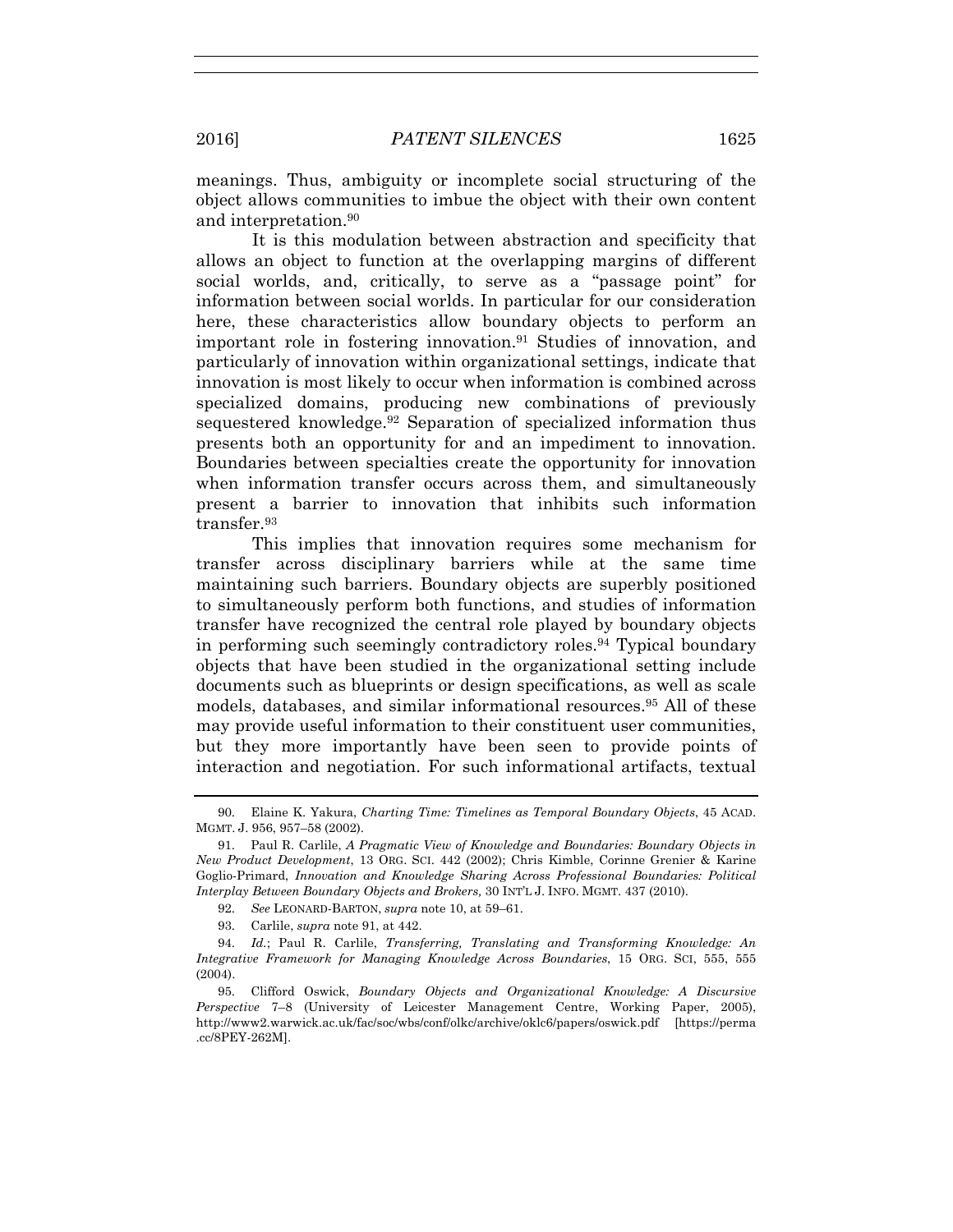ambiguities or lacunae offer opportunities for local interpretation or for interstitial negotiation, while points of textual particularity offer commonality across boundaries.

Patents fit fairly naturally into the schema of such resources; the patent document may facilitate movement of technical information between technical communities of practice, but, like analogous informational boundary objects, this is likely the least of its functions.96 Rather, the contours that I have here identified, of patent particularity and silence, suggest that the patent may operate as a boundary object, mediating the interaction of multiple communities that surround the document. While the patent is a common object in these different communities, it has different significance in each of them, and is adapted to different uses in each of the different communities clustered around it.97

There has already been some initial recognition of the knowledge communities surrounding patent practice. For example, Professor Laura Pedraza-Fariña has explored influence of patent law's obviousness doctrine as it relates to innovation among communities of practice.98 Relatedly, in previous work with Professor Jessica Reyman, I have discussed the multiple rhetorical communities that surround the creation and enforcement of the patent document: practitioners, litigators, inventors, technology transfer officers, patent examiners, judges, and others engaged in shaping the "typified social action" of patent texts.99 This point may be taken further, to consider the communities that intersect at the patent document in regard to technological development and commercialization.

As a hybrid document,<sup>100</sup> written and interpreted by lawyers in technical language, intended as a market commodity, the patent has a

 <sup>96.</sup> Mark Lemley appears to offer indirect evidence of this view when he observes that a substantial body of empirical data shows behavior regarding patent procurement and enforcement appears completely unperturbed by significant changes in patent doctrine. *See*  Mark A. Lemley, *The Surprising Resilience of the Patent System* 19–20 (Stanford Public Law, Working Paper No. 2784456, 2016), http://papers.ssrn.com/sol3/papers.cfm?abstract\_id=2784456 [https://perma.cc/YL6E-SX5Q]. The most plausible interpretation of this behavior seems to be that, whatever patents are being used for, it has little to do with the legal characteristics attributed to the document. *Id.* 

 <sup>97.</sup> In a discussion of copyrighted works as boundary objects, Mike Madison mentions in passing the likely provenance of the patented invention as a boundary object. *See* Madison, *IP Things as Boundary Objects, supra* note 8. While I would not necessarily disagree with that observation, my focus here is broader than the concept of the invention, considering the patent document and its multiple associated valences as boundary objects.

 <sup>98.</sup> *See* Laura Pedraza-Fariña, *Patent Law and the Sociology of Innovation*, 2013 WIS. L. REV. 813.

 <sup>99.</sup> *See* Burk & Reyman, *supra* note 5, at 175.

 <sup>100.</sup> *See id.* at 185.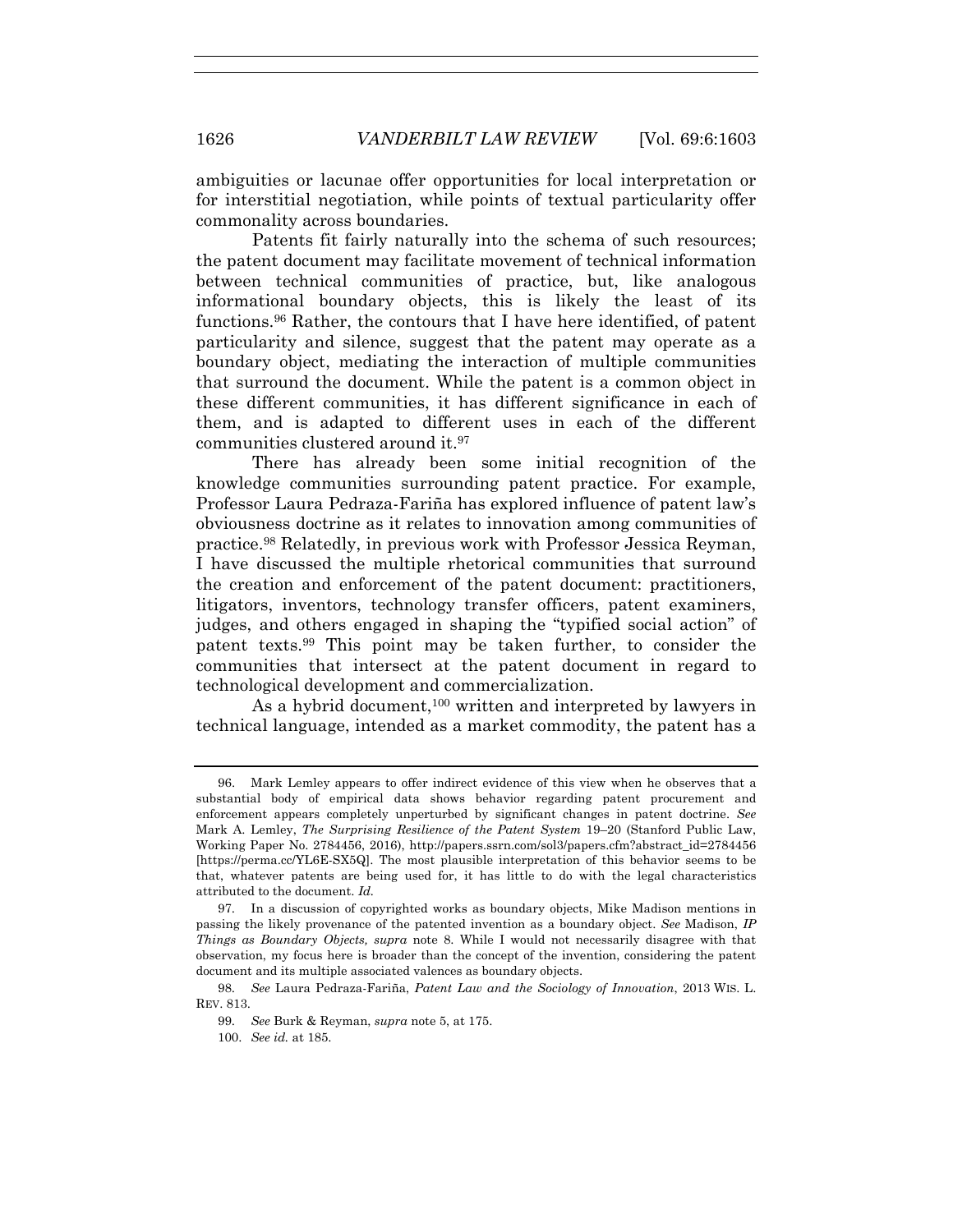foothold in multiple communities that generally must interact in order for innovation to occur: engineering and technical experts, legal practitioners, investors, business planners, marketers, manufacturers, and others. Each of these communities encompasses its own specialized language, goals, norms, expectations, practices, and training. These actors have heterogeneous interests drawn from the norms and expectations of their different fields: advancing knowledge, turning a profit, finding elegant technological solutions, enhancing the organization's reputation, placating shareholders, outmaneuvering competitors, and so on. These goals are not necessarily consonant or even congruent.

Thus, each of the relevant communities will tend toward a different view of the patent's significance and purpose.101 Some view the patent as a potential source of licensing revenue or as a bargaining chip in strategic alliances. Some may view it as an indicator of firm value. Some may view it as a marker of technological expertise. Some view it as a marketing asset or as an advertising feature.102 Some may view it as an impediment to freedom to operate or as a warning against entering certain technological areas. But in order for innovation to occur, actors from these disparate social worlds typically will need to collaborate, meaning that there is a need for specialized knowledge transfer between them—the licensing officer needs to understand the capabilities of the technology; the business planner needs to understand the scope of the available rights; the technologist needs to understand which information is required to support the legal assertions of novelty, utility, and non-obviousness.

The interaction of these differing communities becomes manifest if we consider the multiple converging purposes in an act such as patent licensing.<sup>103</sup> The patent will presumably only be licensed if it meets the business and technical requirements of the licensee's organization; it must also further the business and legal

 <sup>101.</sup> *See* Mark A. Lemley, *Reconceiving Patents in the Age of Venture Capital*, 4 J. SMALL & EMERGING BUS. L. 137, 143 (2000) (analyzing how patents are viewed in various industries).

 <sup>102.</sup> *See, e.g.*, Ann Bartow, *Separating Marketing Innovation from Actual Invention: A Proposal for a New, Improved, Lighter, and Better-Tasting Form of Patent Protection*, 4 J. SMALL & EMERGING BUS. L. 5 (2000); Mercedes Benz, *2013 Mercedes Benz E 350 TV Commercial, Patents*, YOUTUBE (Dec. 11, 2013), https://www.youtube.com/watch?v=OYxmQShZ2Hw [https://perma.cc/TL38-M9YM] (touting the eighty thousand patents held by Mercedes Benz as demonstrating the company's leadership in automotive innovation); *see also* Daniel June, *"80,000 Patents" the Advertised Selling Point of Mercedes-Benz E-Class*, JDJOURNAL (Mar. 20, 2012), http://www.jdjournal.com/2012/03/20/80000-patents-is-advertised-as-mercedes-benz-e-classsselling-point/ [https://perma.cc/EWS5-2VBZ] (describing this the Mercedes marketing campaign).

 <sup>103.</sup> *Cf*. Michael Madison, *Notes on a Geography of Knowledge*, 77 FORDHAM L. REV. 2039, 2048 (2009) (arguing that intellectual property licenses bridge boundaries between knowledge domains).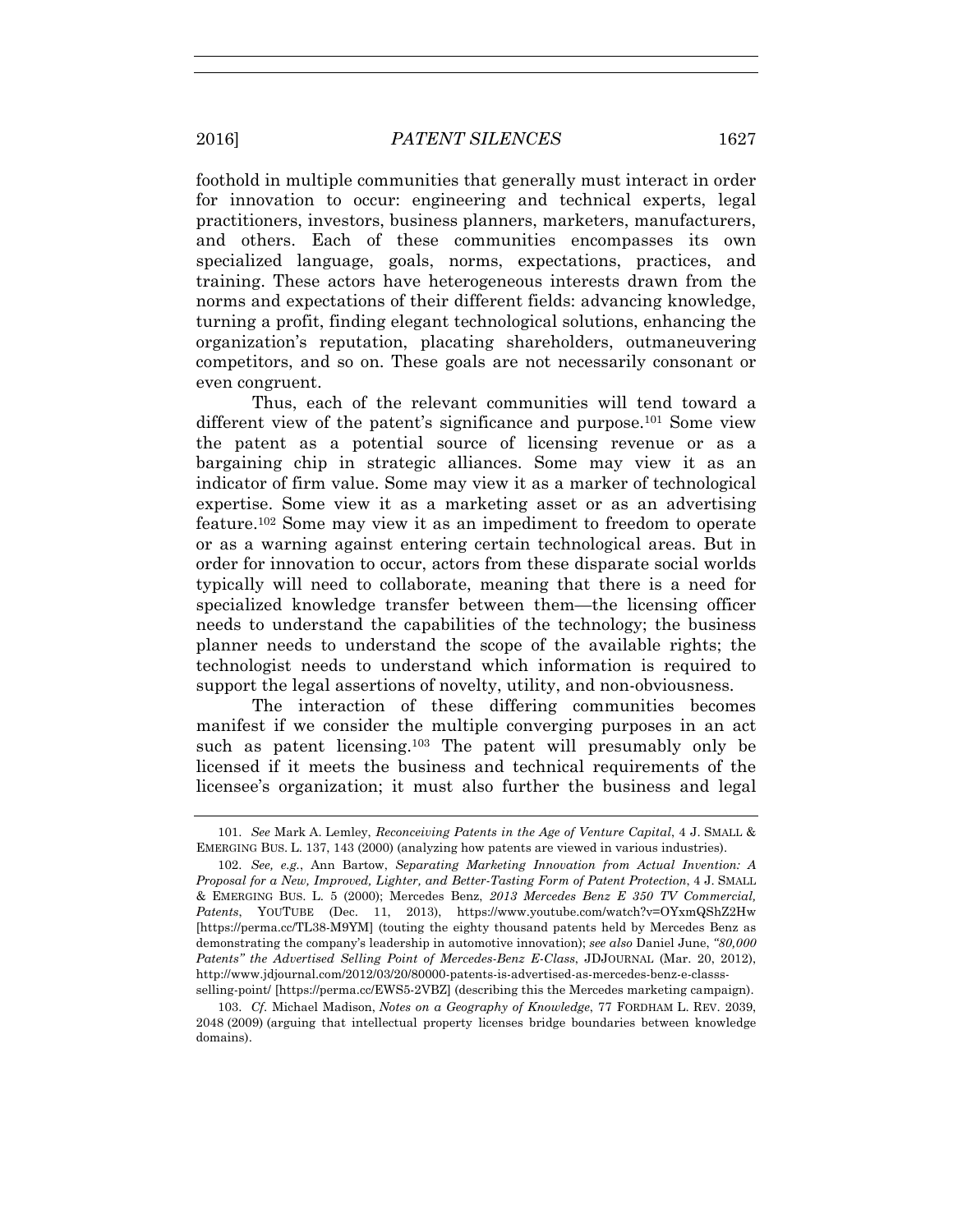aspirations of the licensor. Licensing the patent may provide simultaneously to different patent constituencies freedom to operate, a source of revenue, a cost of production, a hedge against competition, a commitment to future legal action, a conduit of technical expertise.104 The licensed patent is also frequently a bargaining chip for collateral negotiation toward collaboration or the transfer of know-how related to the patent.105 It may provide a securitized asset or commodity.106 The patent in this context becomes a passage point between multiple disciplinary realms, aligning disparate networks of actors and resources toward a particular transaction.

And here it is that the interstices of the patent become essential. Some commentators have claimed that the patent can only function if its bounds are certain,107 but this is only true—if indeed it is true at all108—with respect to local knowledge within a given social world. We have seen that patent doctrine preserves multiple spaces in which patents remains silent, maintaining ambiguities that may be satisfied or imbued with meanings as needed at different points in the life of the document. The patent provides a natural point of mediation, which largely occurs in the interstices between the local meanings of the document's disclosure.

It is what is *not* said in the document that allows it to maintain different identities in different social worlds. Indeed, the silences in the patent may themselves be negotiated. To one community, silence may signify that which is known and so obvious that it need not be recapitulated; to another, it may signify that which is yet to be discovered. To one community, it may represent future opportunity; to another, it may represent familiar convention. Silence may offer a space to be filled by contractual specification or by standard business practice. While disclosures provide commonality, silence provides opportunity.

108. *See supra* notes 14–15 and accompanying text.

 <sup>104.</sup> *See* Colleen Chien, *From Arms Race to Marketplace: The Complex Patent Ecosystem and Its Implications for the Patent System*, 62 HASTINGS L.J. 297, 320–26 (2010); Anne Kelley, *Practicing in the Patent Marketplace*, 78 U. CHI. L. REV. 115, 115–17 (2011).

 <sup>105.</sup> *See* Burk, *supra* note 24, at 1021.

 <sup>106.</sup> *See* Amy L. Landers, *Liquid Patents*, 84 DENV. U. L. REV. 199 (2006); Michael Risch, *Patent Portfolios as Securities*, 63 DUKE L.J. 89 (2013); *see also* Michael J. Burstein, *Patent Markets: A Framework for Evaluation*, 47 ARIZ. ST. L.J. 507 (2015) (questioning the development of securitized patent markets).

 <sup>107.</sup> *See, e.g.*, JAMES BESSEN & MICHAEL J. MEURER, PATENT FAILURE: HOW JUDGES, BUREAUCRATS, AND LAWYERS PUT INNOVATORS AT RISK 46 (2008) (arguing that patents routinely fail as property rights due to claim ambiguity); Golden, *supra* note 57, at 323 (stressing the importance of patent claim certainty); *see also* Janet Freilich, *The Uninformed Topography of Patent Scope,* 19 STAN. TECH. L. REV. 150, 162–63 (2015) (arguing that patent scope will be suboptimal because it is set too early in the life of the patent).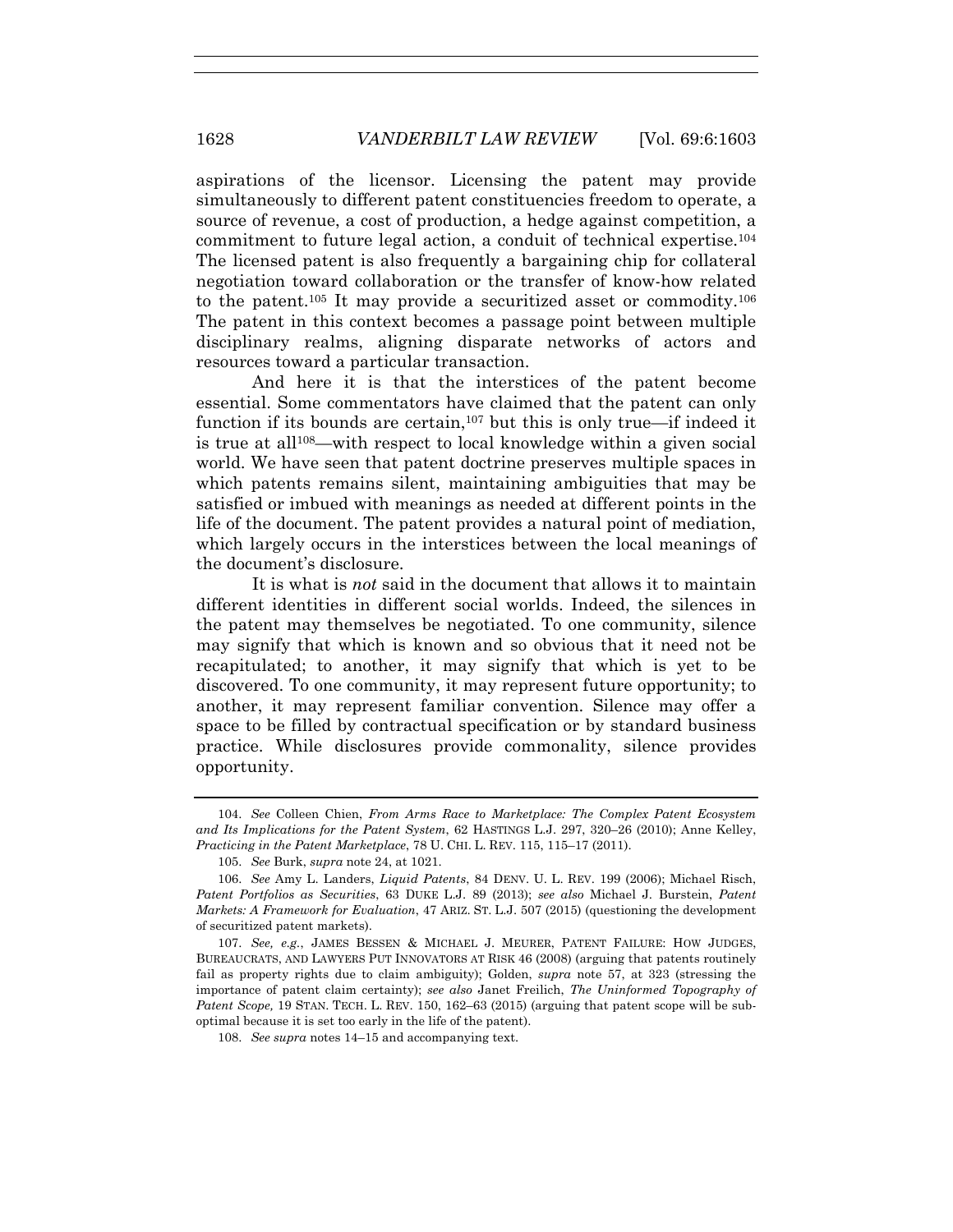### **CONCLUSION**

# "For a word to be spoken," Ged answered slowly, "there must be silence. Before, and after."109

My argument here is in some sense a variation on the familiar realist question of law in action versus law in the books.110 The common trope on the books regarding patents is that they are about disclosure, but uncritically accepting the conventional wisdom may blind us to what patents are about in practice. I suggest that such myopia misses not the forest for the trees, but the ground for the figure. Far from constituting a defect in patent disclosure, discursive silences may be a critical feature to their function. If patents are to act as boundary objects, silence is as important as articulation. Both disclosure and non-disclosure have a role to play, in which case we may do better to ask not simply where more disclosure might be called for, but where there should be less; not only where clarity is desirable, but where there is virtue to vagueness.

What I have proposed is also ultimately an empirical project. What we know of patent practice, and what we can discern from patent structure, suggests the suitability of patents as boundary objects. But that function can only be verified by field work to determine how the communities around the patent actually interact and whether they in fact use patents in the fashion that I have suggested. This is work of a sort that, even amid the current spate of empirical patent research, remains all too rare.

In the interim we should perhaps be cautious about calls to expand or revise the patent's intended audience in a quixotic (and probably futile) quest to resolve every omission in the text of a patent. My argument may also call into question proposals to more rigidly fix the temporal resolution of the patent document.111 Standards that are applied in different patent doctrines take as their point of assessment different moments in the history of the document; one commentator has suggested that this multiplicity of standards is confusing and that a single reference point should be chosen for all of the various requirements.112 But patterns of overlap and lacunae between the patent's doctrinal reference points also provide interpretive spaces,

 <sup>109.</sup> LE GUIN, *supra* note 1, at 185.

 <sup>110.</sup> *See* Jean-Louis Halperin, *Law in Books and Law in Action: The Problem of Legal Change*, 64 ME. L. REV. 45 (2011) (tracing the origins of the distinction).

 <sup>111.</sup> *See* Lemley, *supra* note 48.

 <sup>112.</sup> *See id.*